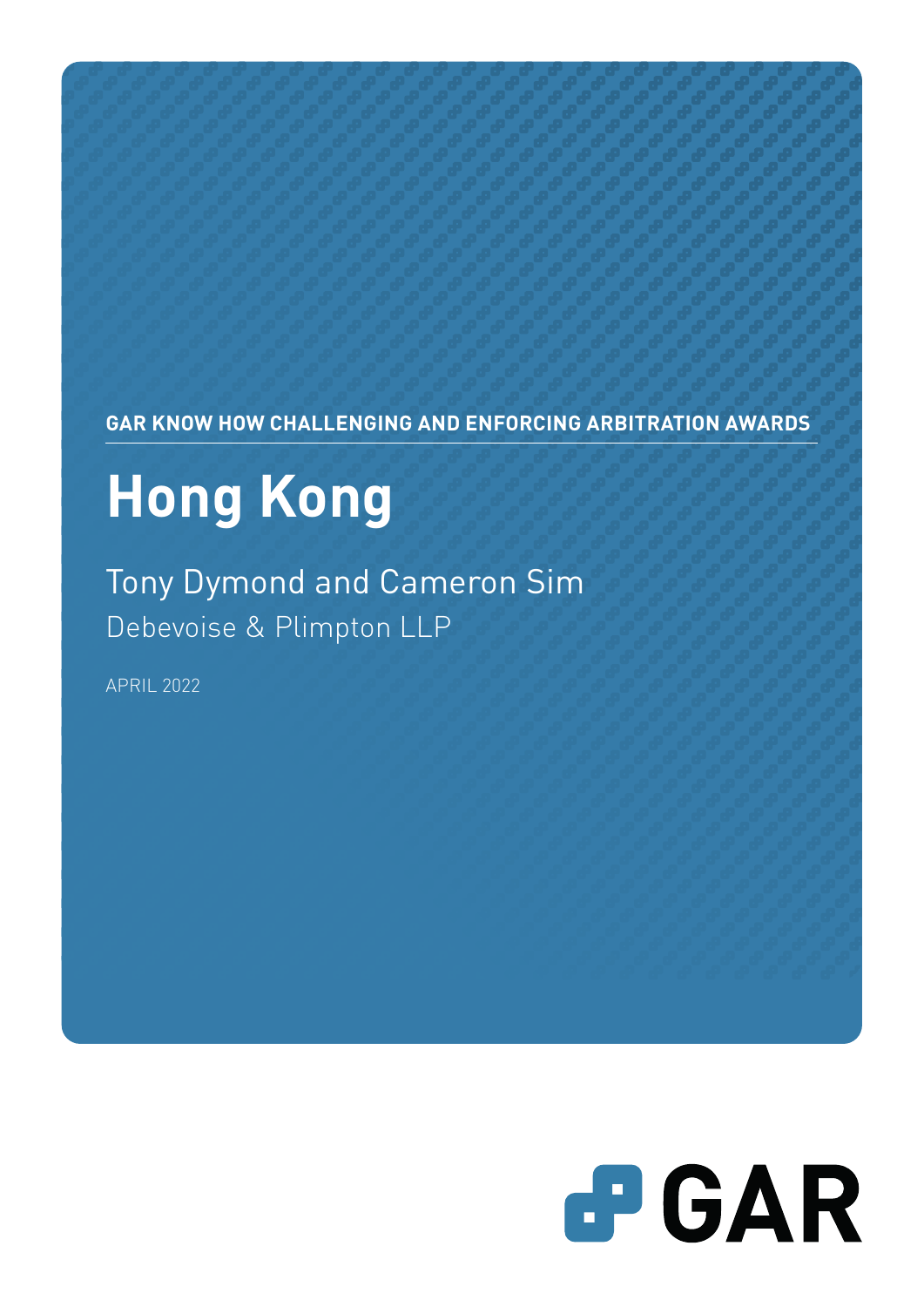### Applicable requirements as to the form of arbitral awards

### 1 Must an award take any particular form?

Section 67 of the Hong Kong Arbitration Ordinance (Cap. 609) (HKAO), which gives effect to article 31 of the UNCITRAL Model Law, sets out the formal and substantive requirements for an award. It provides that an award must:

- be in writing:
- be signed by the arbitrator or arbitrators. A signature by a tribunal majority is sufficient in proceedings with more than one arbitrator, provided that the reason for any omitted signature is stated (eg, death, incapacity, permanent absence overseas with no means of contact, refusal to sign in the case of dissent);
- state the reasons on which it is based, unless the parties have agreed otherwise; and
- be dated and state the place of arbitration.

A signed copy of the award must be delivered to each party.

There is no default time limit for making an award (HKAO, section 72(1)). The Court of First Instance of the High Court of Hong Kong (the Court) has the power to extend any time limit to render an award, even if it has expired (HKAO, section 72(2)). An order to extend the time limit for making an award is not subject to appeal (HKAO, section 72(3)).

### Applicable procedural law for recourse against an award (other than applications for setting aside)

### 2 Are there provisions governing modification, clarification or correction of an award? Are there provisions governing retractation or revision of an award? Under what circumstances may an award be retracted or revised (for fraud or other reasons)? What are the time limits?

Section 69(1) of the HKAO, which gives effect to article 33 of the UNCITRAL Model Law, provides that within 30 days of receipt of the award (unless the parties have agreed on another time limit), a party, with notice to the other party, may request that the tribunal:

- correct any computational, clerical or typographical errors or similar errors in the award; and
- if so agreed by the parties, give an interpretation of a specific point or part of the award.

Within 30 days of receipt of the request, the tribunal must determine whether the request is justified and, if so, make the correction or give the interpretation. The interpretation will form part of the award (HKAO, section 69(1)(1)). The tribunal can also correct any computational, clerical or typographical errors or similar errors on its own initiative within 30 days of the date of the award (HKAO, section 69(1)(2)).

Unless the parties have agreed otherwise, a party may also, with notice to the other party and within 30 days of receipt of the award, request an additional award as to claims presented in the arbitral proceedings but omitted from the award. The tribunal has 60 days to make the additional award if it considers the request to be justified (HKAO, section 69(1)(3)). The tribunal may extend the time limit to make a correction, interpretation or additional award (HKAO, section 69(1)(4)).

A correction or interpretation of an award, or an additional award, must be made in accordance with the requirements of the HKAO (Section 69(1)(5)) as to form, content and delivery of awards generally. Section 69(2) of the HKAO further provides that the tribunal has the power to make other changes to an award that are necessary or consequential to the correction or interpretation of the award.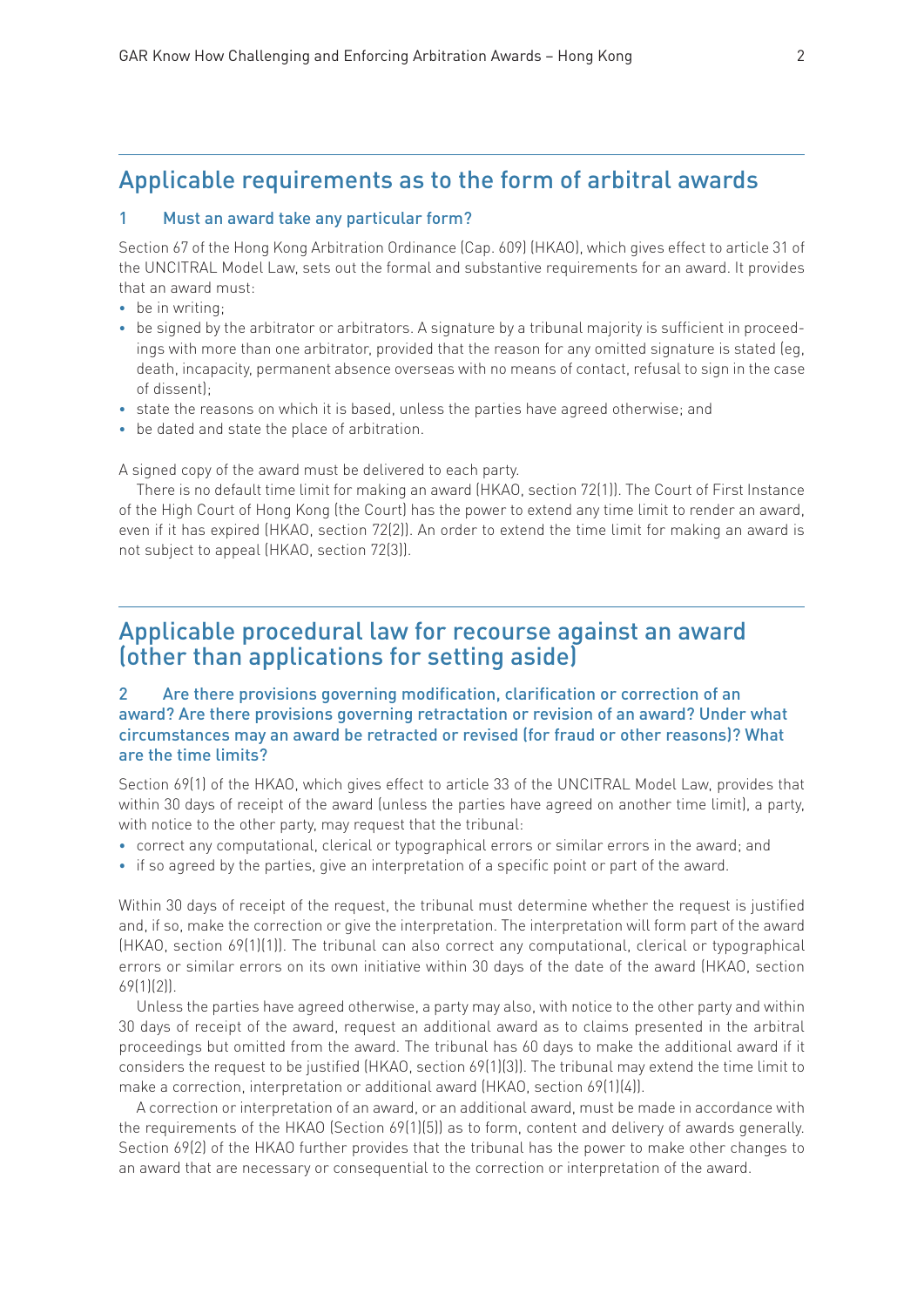The tribunal may also review an award of costs within 30 days of rendering the award if, when making the award, the tribunal was not aware of certain information relating to costs that it should have taken into account. The tribunal can then confirm, vary or correct the award of costs (HKAO, section 69, paragraphs (3) and (4)).

Applications to set aside an award, based on fraud or otherwise, may be made pursuant to section 81 of the HKAO. The grounds for setting aside an award include incapacity of a party, invalidity of the arbitration agreement, inability to present a party's case, arbitrability and conflict with Hong Kong public policy. The Court will not consider the merits of the dispute or the correctness of the award.

An application to set aside an award must be made within three months from the date on which the party making the application received the award (HKAO, section 81, paragraph (1)(3)). If an application has been made for correction and interpretation of an award, an application to set it aside must be made within three months from the date on which the tribunal disposed of the request. (HKAO, section 81, paragraph (1)(3)).

### 3 May an award be appealed to or set aside by the courts? What are the differences between appeals and applications to set aside awards?

An award may ordinarily not be appealed. However, the parties may opt into section 5 of Schedule 2 of the HKAO pursuant to section 99(e) of the HKAO if they wish to have the right to appeal an award on a question of law. In those circumstances, the Court will have discretion in determining appeals and will have the power either to confirm, vary, remit or set aside the award. Parties may also opt into section 4 of Schedule 2 of the HKAO pursuant to section 99(d) of the HKAO so that they can challenge an award on the ground of serious irregularity affecting the tribunal, the arbitral proceedings or the award.

In set-aside proceedings, the Court will not consider the substantive merits of the dispute or the correctness of the award, whether concerning errors of fact or law. The grounds for setting aside an arbitral award in Hong Kong are set out in section 81 of the HKAO, which incorporates article 34 of the UNCITRAL Model Law. The grounds for challenge include incapacity of a party, invalidity of the arbitration agreement, inability to present a party's case, arbitrability, and conflict with Hong Kong public policy.

An award can also be set aside if there has been a successful challenge to an arbitrator who has participated in proceedings resulting in an award (HKAO, section 26(5)).

### Applicable procedural law for setting aside of arbitral awards

#### 4 Is there a time limit for applying for the setting aside of an arbitral award?

An application to set aside the award under section 81 of the HKAO must be made within three months of the date of receipt of the award or, if a request for a correction or interpretation of an award or an additional award has been made under section 69 of the HKAO, from the date on which the request has been disposed of by the tribunal (HKAO, section 81(1)(3)). However, the Court has discretion to grant an extension of time for the application (Sun Tian Gang v. Hong Kong & China Gas (Jilin) Ltd [2017] 1 HKC 69 at [90]; A v. D [2020] HKCFI 2887 at [11]).

### 5 What kind of arbitral decision can be set aside in your jurisdiction? Can courts set aside partial or interim awards?

Section 71 of the HKAO provides that 'an arbitral tribunal may make more than one award at different times on different aspects of the matters to be determined', meaning that partial or interim awards can be set aside.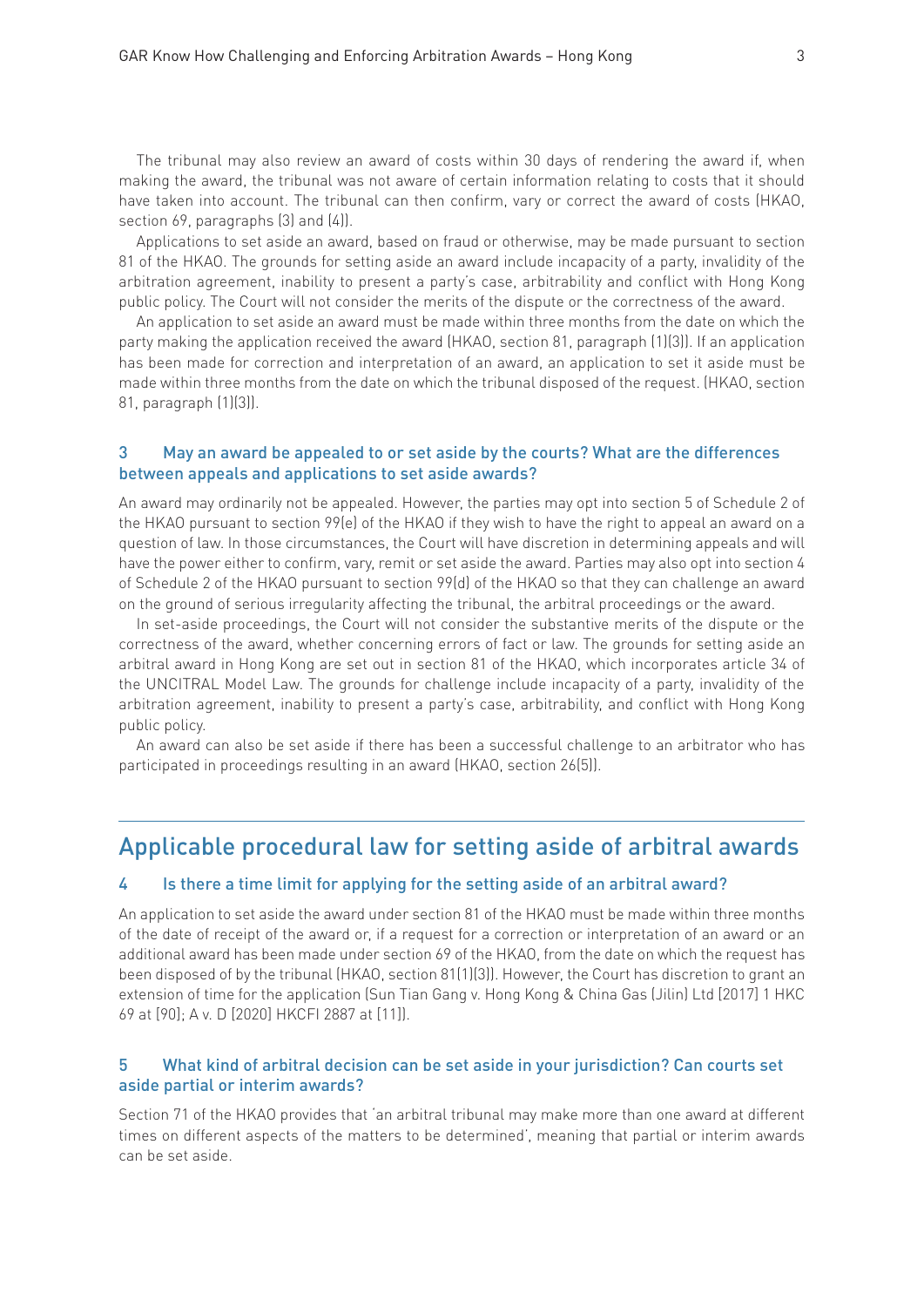### 6 Which court has jurisdiction over an application for the setting aside of an arbitral award? Is there a specific court or chamber in place with specific sets of rules applicable to international arbitral awards?

The competent court in Hong Kong for the setting aside of arbitral awards is the Court of First Instance of the High Court of Hong Kong. See section 2 of the HKAO (definition of Court) and section 81 of the HKAO (application for setting aside as exclusive recourse against arbitral award).

The Court of First Instance has a specialist arbitration list containing judges with extensive experience of arbitration-related cases and applications under the HKAO (RHC Commentary 72/2/13). Order 73 of the Rules of the High Court contains specific procedural rules for matters concerning arbitrationrelated proceedings and arbitral awards.

### 7 What documentation is required when applying for the setting aside of an arbitral award?

The application, request or appeal to the Court shall be made by originating summons under Order 73, Rule 1 of the Rules of the High Court (Cap. 4A) (RHC) (HKAO, Section 107). The application and any order thereon may be served out of the jurisdiction by leave of the Court (RHC, Order 73, Rule 7(1)).

### 8 If the required documentation is drafted in a language other than the official language of your jurisdiction, is it necessary to submit a translation with the application for the setting aside of an arbitral award? If yes, in what form must the translation be?

The HKAO does not contain any provisions requiring the translation of an arbitral award in respect of which a set-aside application is made (whereas it does contain express provisions regarding the translation of awards in recognition and enforcement proceedings: see sections 85, 88, 94 and 98C of the HKAO). In accordance with section 27 of the Evidence Ordinance, if the final arbitral award is not in either or both of the official languages (namely, English and Chinese), the award should be translated into either official language, and certified by an official or sworn translator or by a diplomatic or consular agent.

### 9 What are the other practical requirements relating to the setting aside of an arbitral award? Are there any limitations on the language and length of the submissions and of the documentation filed by the parties?

The originating summons must set out the grounds of the set-aside application. Where the application is based on affidavit evidence, a copy of the supporting affidavit must also be served (RHC, Order 73, Rule 5(4)). Solicitors should refrain from providing affidavits on behalf of their clients when facts that are pertinent to the application have to be deposed to (KB v. S [2016] 2 HKC 325, [26]). The originating summons must also be served on the arbitrators, who may participate in the proceedings, file evidence on matters that may assist the Court (but do not seek to explain the interpretation of the award), or take no action (RHC, Order 73, Rule 5(5)). There are no limitations on the length of submissions or documentation filed in support, which may be in either or both of the official languages (namely, English and Chinese).

### 10 What are the different steps of the proceedings?

Following the filing of the originating summons to set aside an award, the award debtor must file an acknowledgment of service. If the award debtor fails to do so, the award creditor is still required to proceed to have the matter heard. If the award debtor files an acknowledgment of service, the award creditor must support the originating summons with an affidavit or affirmation of evidence. If the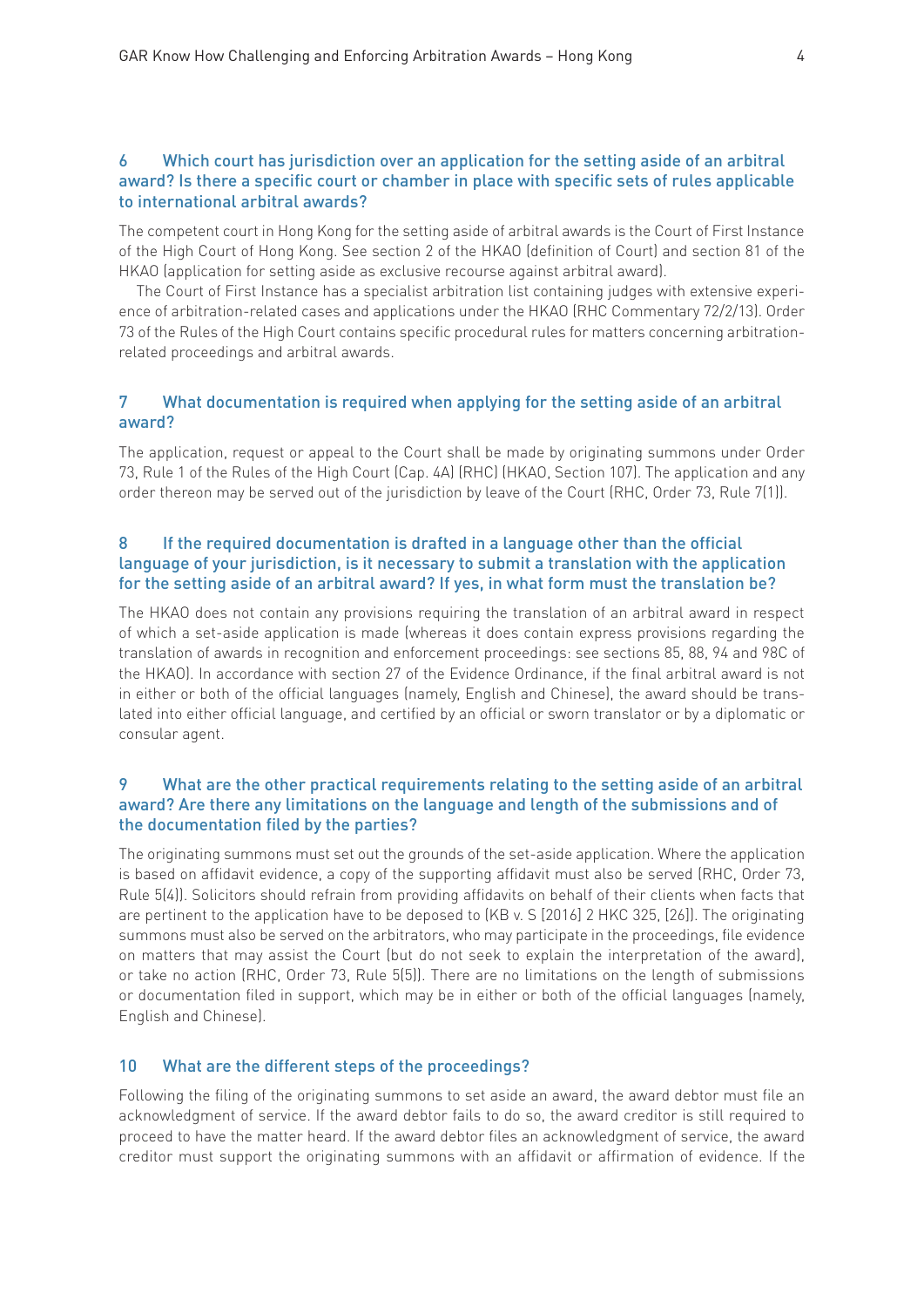award debtor wishes to submit evidence, it must also file its own affidavit or affirmation. Subsequently, the application will be disposed of by way of an oral hearing.

The Court may also suspend the setting-aside proceedings to enable the arbitral tribunal to take steps to eliminate the grounds for setting aside (HKAO, section 81(1)). In A v. B [2015] 5 HKC 509, the Court suspended the setting-aside proceedings to enable the sole arbitrator to include findings in the award in respect of a limitation defence advanced by the respondent.

### 11 May an arbitral award be recognised or enforced pending the setting- aside proceedings in your jurisdiction? Do setting aside proceedings have suspensive effect? If not, which court has jurisdiction over an application to stay the enforcement of the award pending the setting aside proceedings, and what are the different steps of the proceedings?

The commencement of setting-aside proceedings does not give rise to an automatic suspension of enforcement proceedings. Pursuant to sections 86(4) and 89(5) of the HKAO, if a party applies to set aside an award while an application for recognition or enforcement is pending, the Court has the discretion to adjourn the recognition or enforcement proceedings. The Court may also order the party seeking an adjournment to provide security. In considering whether an adjournment or security is appropriate, the Court will consider, inter alia, the merits of the set-aside application, and whether enforcement will be rendered more difficult if it is delayed (Dana Shipping and Trading SA v. Sina Channel Asia Ltd [2017] 1 HKC 281; Weili Su v. Shengkang Fei [2019] 2 HKLRD 1214).

#### 12 What are the grounds on which an arbitral award may be set aside?

The grounds for setting aside an arbitral award in Hong Kong are set out in section 81 of the HKAO, which incorporates article 34 of the UNCITRAL Model Law. The grounds for challenge include incapacity of a party, invalidity of the arbitration agreement, inability to present a party's case, arbitrability, and conflict with Hong Kong public policy. Hong Kong public policy has been construed to mean 'contrary to the fundamental conceptions of morality and justice of Hong Kong', to be applied narrowly (eg, if an award was procured by fraud, corruption or other unconscionable behaviour (Hebei Import v. Polytek Engineering [1999] 2 HKC 205 at 233); see also X Chartering v. Y [2014] HKEC 477 at [26]). In Z v. Y [2018] HKCFI 2342, the Hong Kong High Court refused to enforce an award on public policy grounds because the tribunal had not provided adequate reasons for dismissing the respondent's case on illegality, and thus had not properly considered the illegality issues. In X v. Jemmy Chien [2020] HKCFI 286, the Hong Kong Court of First Instance granted leave to enforce an award notwithstanding that one party alleged the underlying agreement was a sham and tainted by illegality. The Court held that public policy interests would not justify allowing a party to rely on its own wrongdoing to avoid its contractual obligations in circumstances where the arbitral tribunal had considered and addressed the illegality claim.

In Z v. R [2021] HKCFI 2312, the Hong Kong Court of First Instance reinforced that (i) an applicant seeking to challenge an arbitral award under section 81 of the HKAO must furnish proof of the grounds of exclusive recourse set out in article 34(2) of the UNCITRAL Model Law, (ii) the burden of proving the existence of the grounds for setting aside is on the applicant, and (iii) even if the grounds are made out, the Court has a discretion to enforce the award nevertheless.

### 13 What is the effect of the decision on the setting-aside application in your jurisdiction? What challenges are available?

The setting-aside of an award has the effect of the award never having been made. If the Court sets aside an award on the basis that the arbitral tribunal lacked jurisdiction, it may declare the award to be a nullity and of no effect. The leave of the Court of First Instance is required for any appeal to the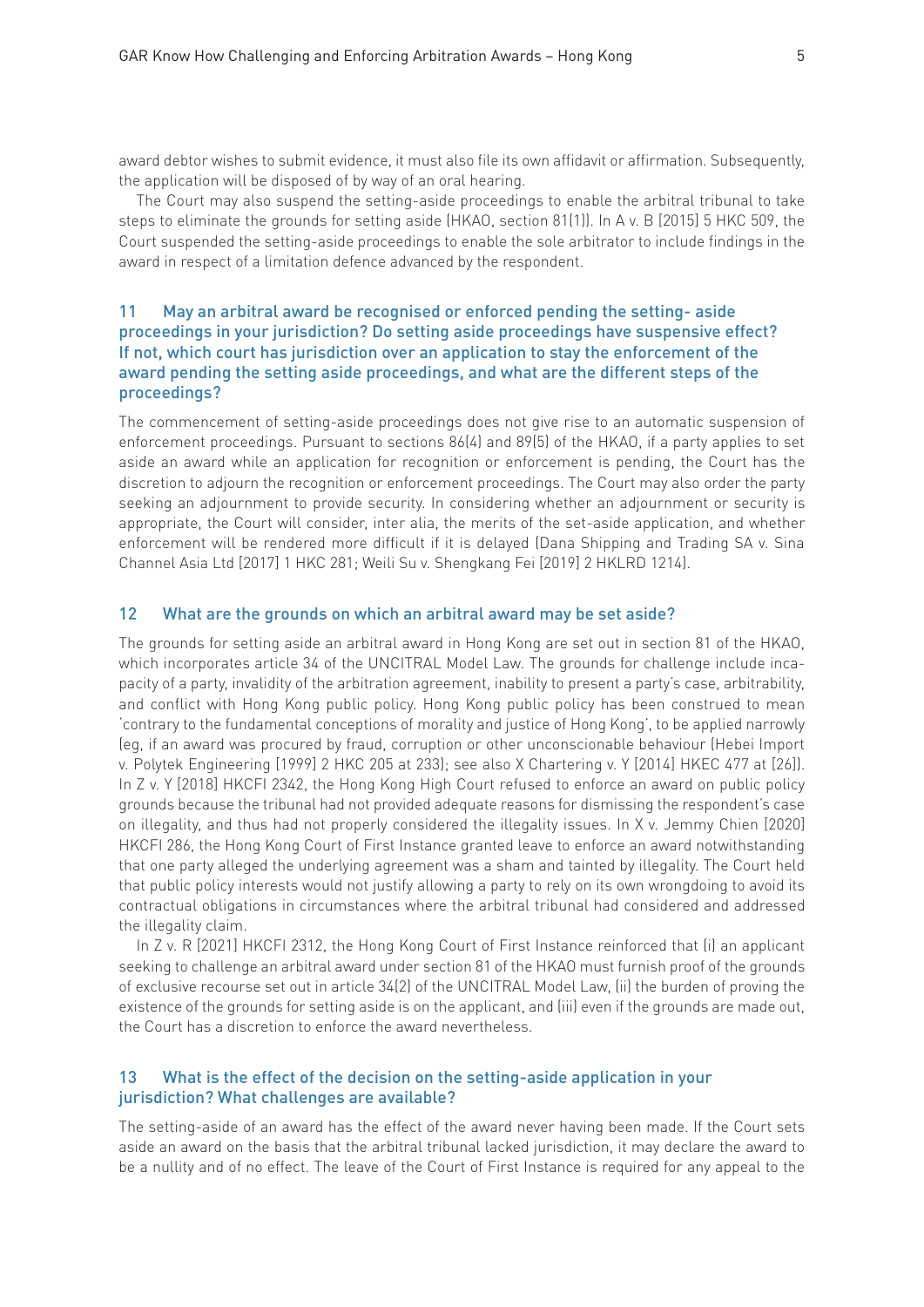Court of Final Appeal against a decision to set aside an arbitral award (HKAO, section 81(4); China International Fund Ltd v. Dennis Lau & Ng Chun Man Architects & Engineers (HK) Ltd [2016] 1 HKC 35).

### 14 Will courts take into consideration decisions rendered in relation to the same arbitral award in other jurisdictions or give effect to them (eg, in recognition or enforcement proceedings)?

The Court may take into consideration, but is not bound by, decisions rendered in other jurisdictions. The Court retains the discretion to enforce a foreign arbitral award even if it has been set aside by the courts of the seat of arbitration (Dana Shipping and Trading SA v. Sina Channel Asia Ltd [2017] 1 HKC 281).

### Applicable procedural law for recognition and enforcement of arbitral awards

### 15 What is the applicable procedural law for recognition and enforcement of an arbitral award in your jurisdiction? Is your jurisdiction party to treaties facilitating recognition and enforcement of arbitral awards?

The HKAO is the applicable legislation in Hong Kong. It divides awards into four main categories for the purposes of enforcement:

- Convention awards (defined in section 2 of the HKAO as awards made in states or territories that are party to the New York Convention (the Convention), other than China), the enforcement of which is governed by Division 2 of Part 10 of the HKAO;
- Mainland awards (defined in section 2 of the HKAO as awards made in 'any part of China other than Hong Kong, Macao and Taiwan'), the enforcement of which is governed by Division 3 of Part 10 of the HKAO;
- Macao awards (defined in section 2 of the HKAO as awards made in the Macao Special Administrative Region), the enforcement of which is governed by Division 4 of Part 10 of the HKAO; and
- awards made in Hong Kong and Taiwan and other arbitral awards that are not Convention awards, Mainland awards or Macao awards, the enforcement of which is governed by Division 1 of Part 10 of the HKAO.

As a Special Administrative Region of the People's Republic of China (PRC), Hong Kong is not itself a party to the Convention on the Settlement of Investment Disputes Between States and Nationals of Other States – International Centre for Settlement of Investment Disputes, Washington 1965 (the ICSID Convention). However, when China took over sovereignty of Hong Kong from the United Kingdom in 1997, it notified the United Nations and the World Bank that the ICSID Convention would apply to Hong Kong.

The Arrangement Concerning Mutual Enforcement of Arbitral Awards between the Mainland and the Hong Kong Special Administrative Region (the 1999 Arrangement) allows for the enforcement of arbitral awards as between mainland China and Hong Kong. The Supplemental Arrangement Concerning Mutual Enforcement of Arbitral Awards between the Mainland and the Hong Kong Special Administrative Region (2020) clarifies and modifies the 1999 Arrangement, such that all arbitral awards rendered pursuant to the HKAO can be enforced in mainland China and, likewise, all arbitral awards rendered pursuant to the PRC Arbitration Law can be enforced in Hong Kong. Simultaneous enforcement applications may be made in the courts of mainland China and Hong Kong. On 19 May 2021, Part 2 of the Arbitration (Amendment) Ordinance 2021 came into force to fully implement the Supplemental Arrangement by effecting the necessary changes to the HKAO. This included the repeal of section 93 of the HKAO, which prohibited simultaneous enforcement applications. This change will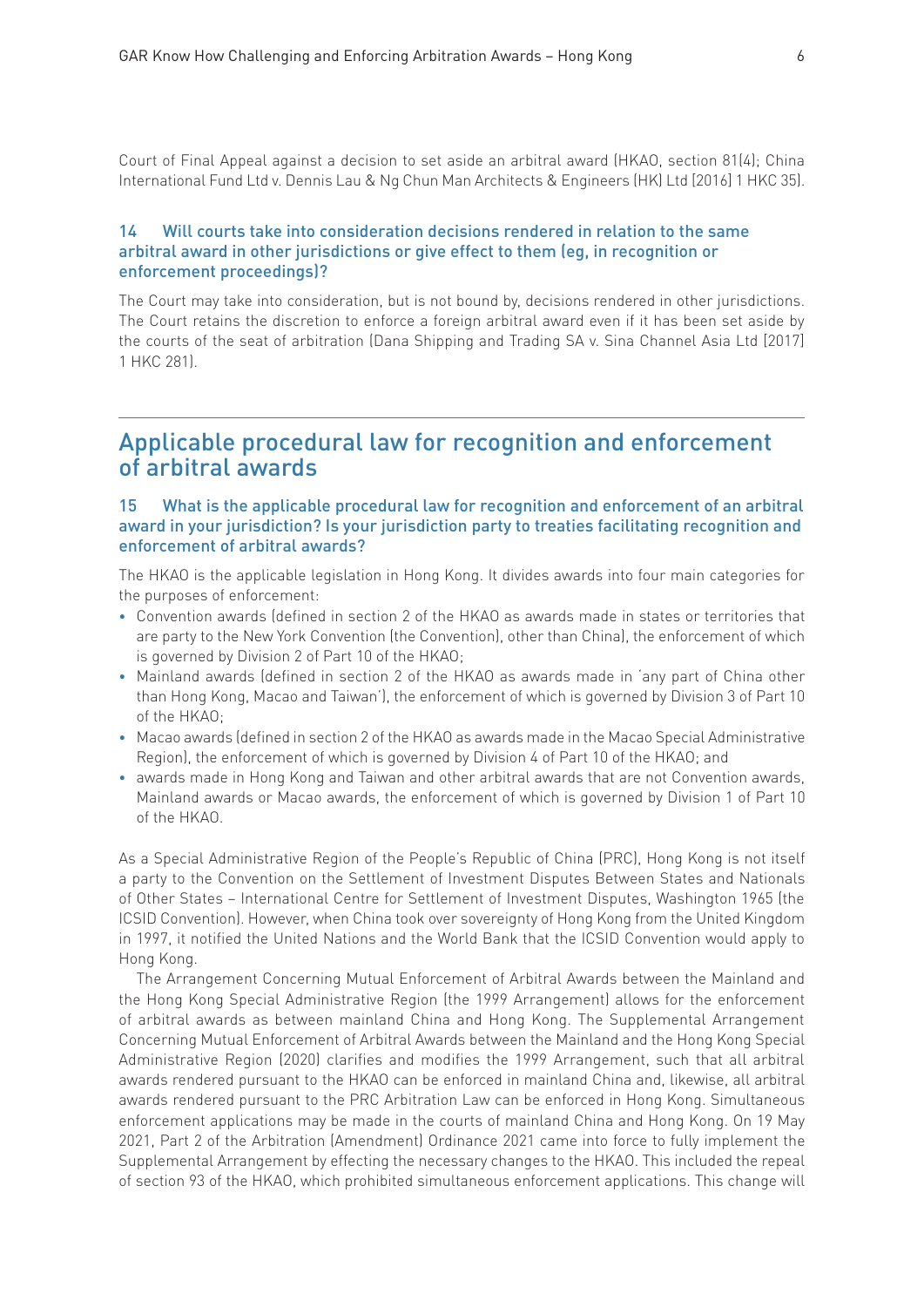assist in the enforcement of arbitral awards against award debtors with assets in both mainland China and Hong Kong.

The Arrangement Concerning Reciprocal Recognition and Enforcement of Arbitral Awards Between the Hong Kong Special Administrative Region and the Macao Special Administrative Region allows mutual recognition of arbitral awards between Hong Kong and Macao.

### 16 Is the state a party to the 1958 New York Convention? If yes, what is the date of entry into force of the Convention? Was there any reservation made under article I(3) of the Convention?

Similar to the position with respect to the ICSID Convention, Hong Kong itself is not a separate contracting state to the Convention. Nevertheless, China, where the Convention entered into force on 22 January 1987, extended the application of the Convention to Hong Kong in 1997.

China has made both reciprocity and commercial relationship reservations under article I(3) of the Convention, which also bind Hong Kong. These mean that Hong Kong will apply the Convention (1) to recognise awards made in the territory of another contracting state (the reciprocity reservation) and (2) 'only to differences out of legal relationships, whether contractual or not, which are considered as commercial under the national law of the State making such declaration' (the commercial reservation).

### Recognition proceedings

### 17 Is there a time limit for applying for the recognition and enforcement of an arbitral award?

Ordinarily, a six-year time limit to enforce an award runs from the point at which the award debtor fails to comply with its obligations under the award (section 4(1)(c) of the Limitation Ordinance (Cap. 347); CL v. SCG [2019] HKCFI 398). However, the applicable limitation period depends on whether the underlying contract giving rise to the dispute is a standard contract (for which a six-year time limit applies) or a contract executed under seal (for which a 12-year time limit applies)(Wang Peiji v. Wei Zhiyong [2019] HKCFI 2593).

### 18 Which court has jurisdiction over an application for recognition and enforcement of an arbitral award? Is there a specific court or chamber in place with specific sets of rules applicable to international arbitral awards?

The competent court in Hong Kong for the recognition and enforcement of arbitral awards is the Court of First Instance of the High Court of Hong Kong. See section 2 of the HKAO (definition of Court), sections 61 and 84 of the HKAO (granting leave to enforce an arbitral order, direction or award), and sections 87(1)(a), 92(1)(a) and 98A(1)(a) of the HKAO (enforcing a Convention, Mainland or Macao award).

The Court of First Instance has a specialist arbitration list containing judges with extensive experience of arbitration-related cases and applications under the HKAO (RHC Commentary 72/2/13). Order 73 of the Rules of the High Court contains specific procedural rules for matters concerning arbitrationrelated proceedings and arbitral awards.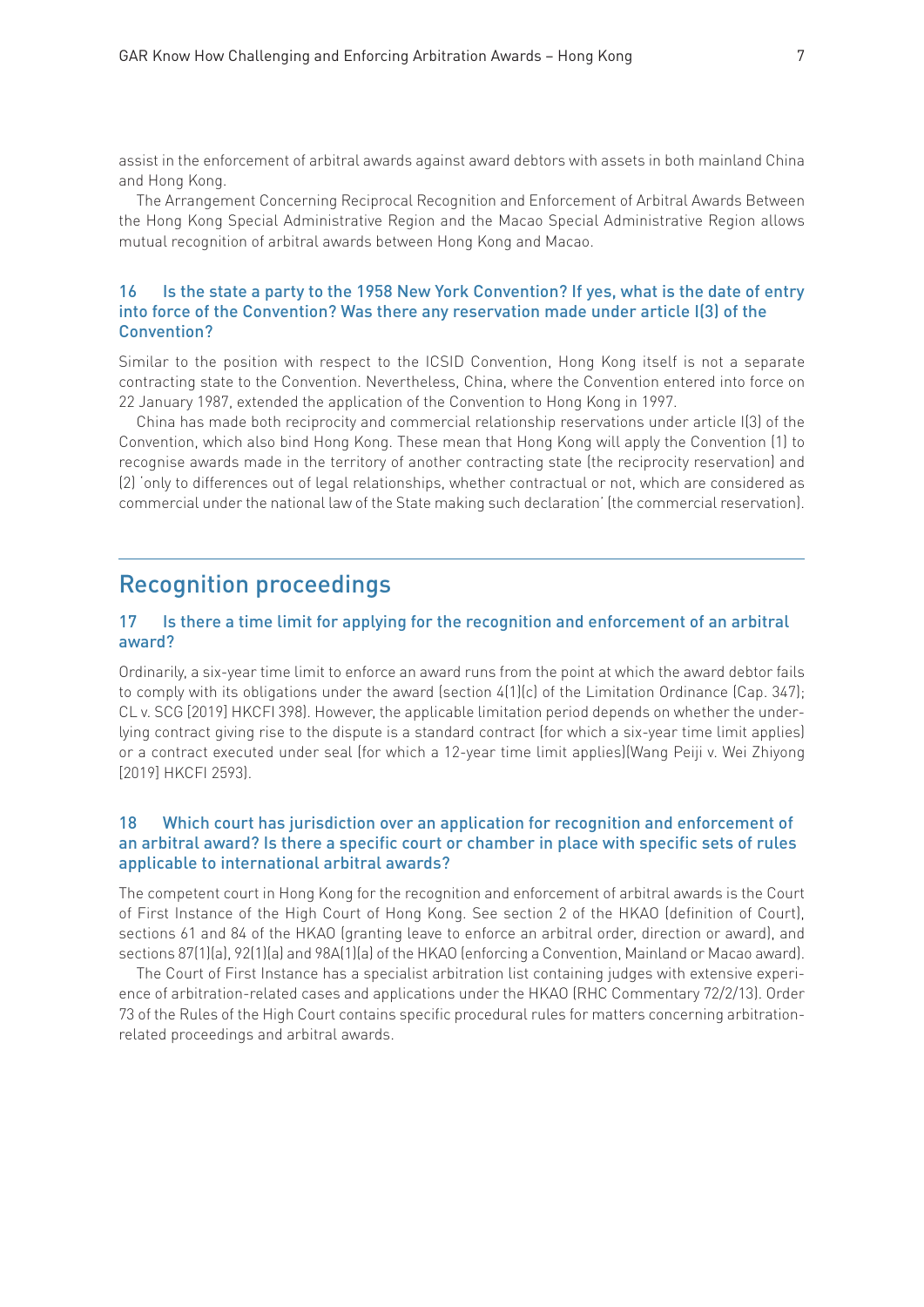### 19 What are the requirements for the court to have jurisdiction over an application for recognition and enforcement and for the application to be admissible? Must the applicant identify assets within the jurisdiction of the court that will be the subject of enforcement for the purpose of recognition proceedings?

Section 84 of the HKAO specifies that an award in arbitral proceedings by an arbitral tribunal, whether made in or outside Hong Kong, is enforceable in the same manner as a judgment of the Court that has the same effect, but only with leave of the Court, and otherwise subject to the provisions of the HKAO. Typically, if a party tries to enforce an arbitral award in Hong Kong, it is because there is some jurisdictional nexus with Hong Kong (eg, assets located in Hong Kong), although this is not a statutory requirement.

### 20 Are the recognition proceedings in your jurisdiction adversarial or ex parte? What are the different steps of the proceedings?

An application seeking leave to enforce an arbitral award under section 84 of the HKAO is governed by Order 73, Rule 10 of the RHC, as amended by section 13 of Schedule 4 of the HKAO. The application is made ex parte, supported by an affidavit. The Court may direct a summons to be issued if it considers it appropriate to give the other party an opportunity to be heard in an inter partes hearing. The recognition and enforcement proceedings themselves are adversarial in nature.

#### 21 What documentation is required to obtain recognition?

Under section 85 of the HKAO, a party seeking recognition of an arbitral award must produce (1) the duly authenticated original award or a duly certified copy of it, (2) the original arbitration agreement or a duly certified copy of it, and (3) if the award or agreement is not in either or both of the official languages (namely, English and Chinese), a translation of it in either official language certified by an official or sworn translator or by a diplomatic or consular agent.

Sections 88, 94 and 98C of the HKAO require similar documents for the recognition of a Convention award, a Mainland award and a Macao arbitral award, respectively.

### 22 If the required documentation is drafted in a language other than the official language of your jurisdiction, is it necessary to submit a translation with an application to obtain recognition? If yes, in what form must the translation be?

Yes. According to sections 85, 88, 94 and 98C of the HKAO, if the final arbitral award is not in either or both of the official languages (namely, English and Chinese), it is necessary for the award to be translated into either official language, and certified by an official or sworn translator or by a diplomatic or consular agent.

### 23 What are the other practical requirements relating to recognition and enforcement? Are there any limitations on the language and length of the submissions and of the documentation filed by the parties?

Under Hong Kong law, the first step towards the recognition and enforcement of an arbitral award is obtaining the Court's grant of leave to enforce the award.

The procedure for seeking leave to enforce an award under section 84 is governed by Order 73, Rule 10 of the RHC. The application is usually made ex parte and the applicant must make full and frank disclosure of all relevant information in support of the application, including the existence of any proceedings to set aside the award. Failure to do so could be fatal to the application if:

- the relevant information is of material importance;
- the failure was culpable; or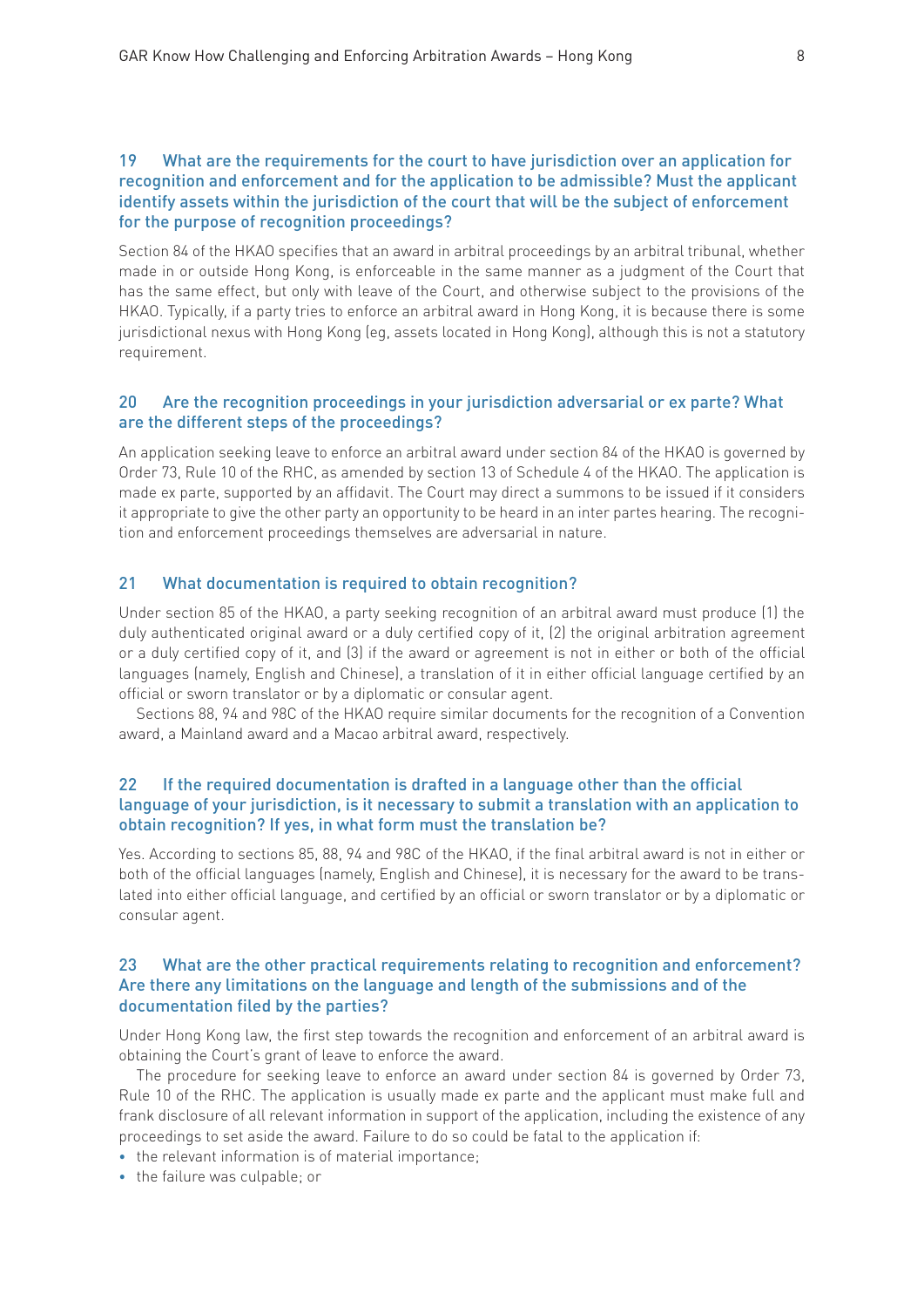• the sanction would not be out of all proportion to the 'offence' (see Grant Thornton International Ltd v. JBPB & Co [2013] HKEC 477).

The Court may direct a summons to be issued if it considers it appropriate to give the other party an opportunity to be heard in an inter partes hearing.

Once leave to enforce is granted, the Court's order must be drawn up by, or on behalf of, the applicant and personally served on the respondent, delivered to his or her last known or usual place of business or abode, or in such other manner as the Court may direct.

The award may be enforced 14 days after the date of service of the Court's order on the respondent or, under Order 73, Rule 10(6) of the RHC, the respondent may apply by way of summons and affidavit to set aside the order granting enforcement of the award within 14 days of being served. Note also that if an 'application for setting aside or suspending' an award has been made, then 'the court before which enforcement of the award is sought . . . may, if it thinks fit, adjourn the proceedings for the enforcement of the award' (HKAO, sections 86(4)(a), 89(5)(a), 98D(5)(a))

Notwithstanding the 14-day time limit to apply for leave to set aside the enforcement order, the Court has power to grant an extension of time under Order 3, Rule 5 of the RHC. In Astro Nusantara International BV and Others v. PT First Media TBK [2018] HKCFA 12, the Court of Final Appeal granted an extension of time for the award debtor to challenge the enforcement orders notwithstanding a 14-month delay, taking into account that the award debtor had a strong case that the relevant awards had been made without jurisdiction over certain parties, and that the delay had not caused the award creditor any uncompensable prejudice.

#### 24 Do courts recognise and enforce partial or interim awards?

Section 71 of the HKAO provides that 'an arbitral tribunal may make more than one award at different times on different aspects of the matters to be determined', meaning that partial or interim awards can be recognised and enforced.

### 25 What are the grounds on which an arbitral award may be refused recognition? Are the grounds applied by the courts different from those provided under article V of the New York Convention?

The major grounds for refusing recognition and enforcement of an arbitral award in Hong Kong are set out under sections 86(1), 89(2), 95(2) and 98D(2) of the HKAO, which substantially replicate the grounds set out in article V(1) of the Convention.

#### 26 What is the effect of a decision recognising an arbitral award in your jurisdiction?

The grant of leave to enforce by the Court is the first step towards recognition and enforcement of an award. The award is enforceable only after expiry of 14 days (or such other period that the Court may fix) from the date of service of the Court's order granting leave on the award debtor (RHC, Order 73, Rule 10(6)). An award debtor on which such an order is served may, within 14 days of the date of service, seek to resist enforcement as a way of challenging the decision recognising an arbitral award.

Once an award becomes enforceable, it is enforced as though it were a local court judgment (HKAO, section 84). As is the case with a local court judgment, the Court may stay enforcement of the award under Order 47, Rule 1(1) of the RHC, which states that 'there are special circumstances which render it inexpedient to enforce the judgment'.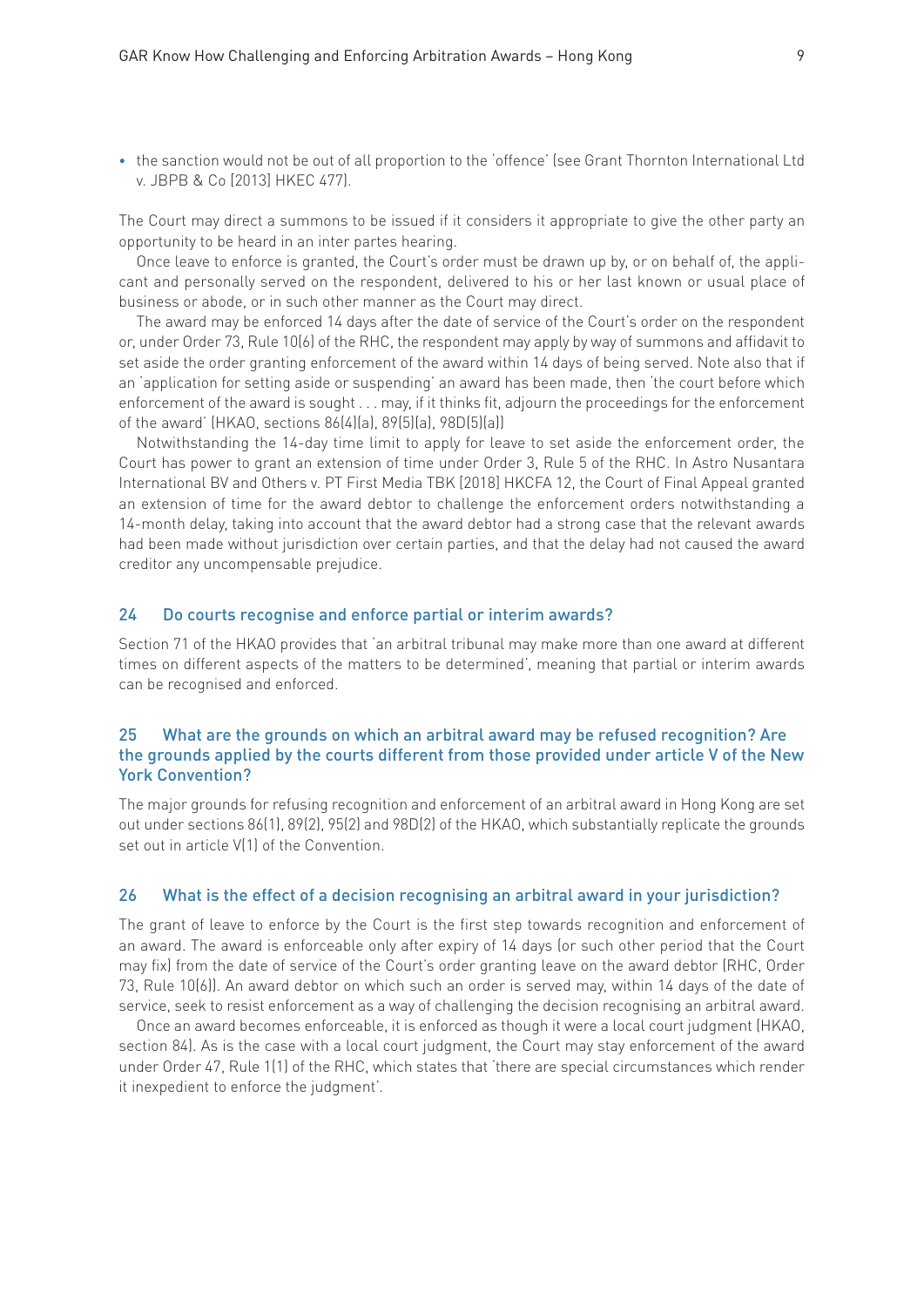### 27 What challenges are available against a decision refusing recognition in your jurisdiction?

If the Court has refused leave to enforce an award under section 84(1) of the HKAO, an appeal against that decision may be made with leave of the Court pursuant to section 84(3) of the HKAO.

### 28 What are the effects of annulment proceedings at the seat of the arbitration on recognition or enforcement proceedings in your jurisdiction?

It lies within the Court's discretion to determine whether it will adjourn an application to enforce an arbitral award if an action to remit or set aside the award is pending. The Court will consider factors such as the merits and prospects of success of the setting-aside application (HKAO, sections 86(4)(a), 89(5)(a), 98D(5)(a)).

Note that section 84 of the HKAO is subject to section 26(2), which means that if an application for the enforcement of an arbitral award is made during the period in which a challenge to the appointment of an arbitrator is pending before the courts, and the arbitral tribunal that made the award includes the challenged arbitrator, the Court may refuse enforcement of the award. This usually applies if the award on which enforcement is sought is a partial or interim award, rather than the final award.

### 29 If the courts adjourn the recognition or enforcement proceedings pending annulment proceedings, will the defendant to the recognition or enforcement proceedings be ordered to post security?

Sections 86(4)(b), 89(5)(b) and 98D(5)(b) of the HKAO provide that the Court can order security to be posted if an application for setting aside or suspension of the award has been made by a party.

The chief factors likely to be considered by the Court when deciding whether or not to order security include (1) the strength of the grounds of challenge to the award and (2) the possible difficulty in enforcing the award if security is not ordered. (See Soleh Boneh International Ltd v. Government of the Republic of Uganda and National Housing Corp [1993] 2 Lloyd's Rep 208 CA (Eng); L v. B [2016] HKCU 1165 at [7].)

### 30 Is it possible to obtain the recognition and enforcement of an award that has been fully or partly set aside at the seat of the arbitration? If an arbitral award is set aside after the decision recognising the award has been issued, what challenges are available?

Under section 89(2)(f)(ii) of the HKAO, the court before which enforcement of the award is sought has discretionary powers to refuse enforcement if an award has been 'set aside or suspended by a competent authority of the country in which, or under the law of which, it was made'. If the award has been set aside at the seat of the arbitration, the enforcing court in Hong Kong could nevertheless decide to enforce the award or it could proceed to allow enforcement of the award before the set-aside application has been completed.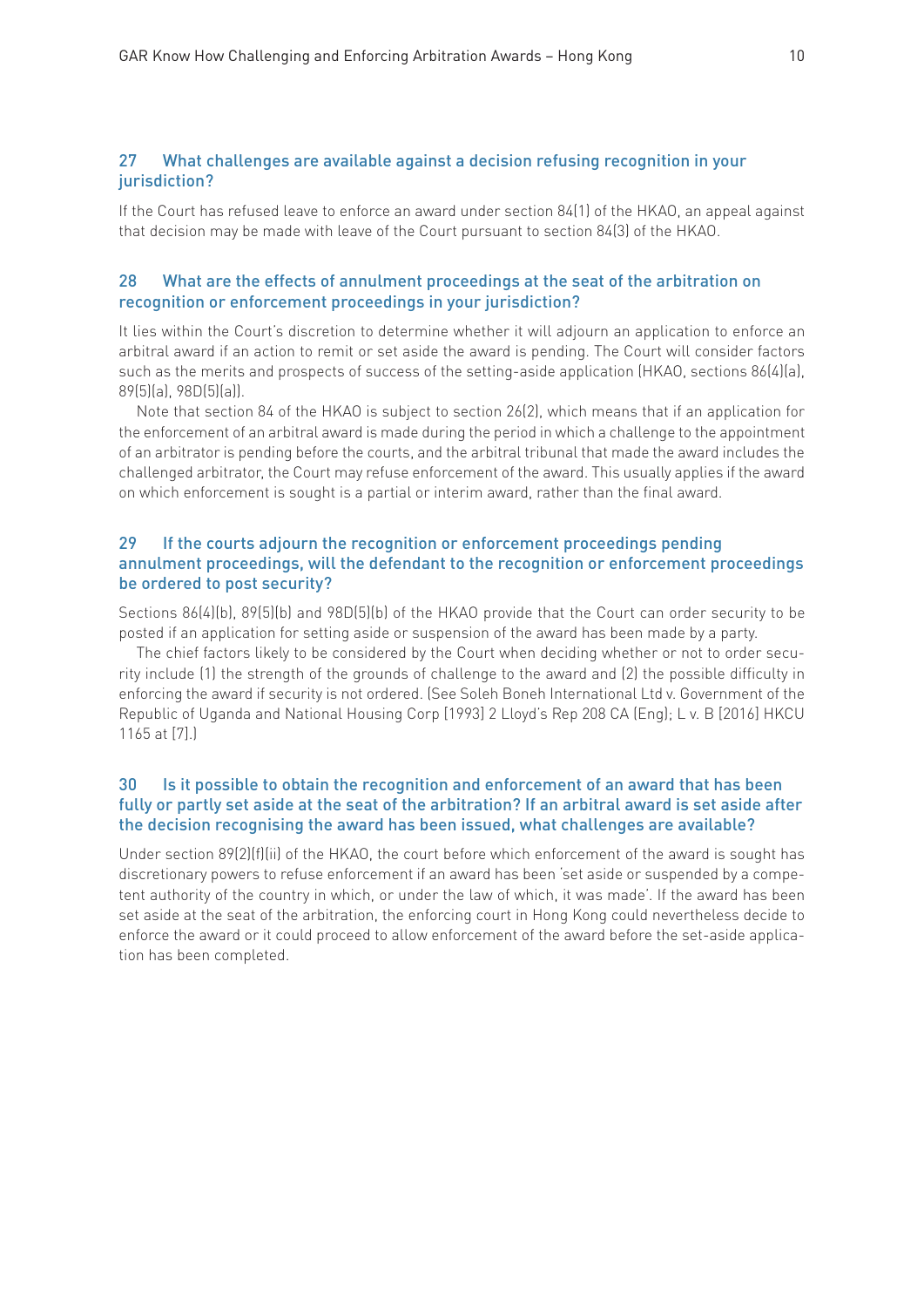### Service

### 31 What is the procedure for service of extrajudicial and judicial documents to a defendant in your jurisdiction? If the extrajudicial and judicial documents are drafted in a language other than the official language of your jurisdiction, is it necessary to serve these documents with a translation?

The procedure for service with respect to applications to the court for leave to enforce arbitral awards is governed by Order 65 of the RHC (service of documents in connection with proceedings within Hong Kong).

Order 65 prescribes that service can be effected by personal service, by post or by placing the documents through the letterbox of the defendant at his or her usual or last known address, or in the case of a corporation, at its registered address.

If it appears that it is impracticable to serve the documents in any of the aforementioned methods, the claimant can apply to the court for an order of substituted service (RHC, Order 65, Rule 4). Substituted service of a document is effected by taking such steps as the court may direct to bring the document to the notice of the defendant. Such an application is generally made by affidavit ex parte. The affidavit should clearly state the type of substituted service proposed, and it must show that the writ is likely to reach the defendant or come to his or her knowledge if the method of substituted service is allowed.

If the extrajudicial and judicial documents are drafted in a language other than English or Chinese, it is necessary to serve these documents with a translation (as per section 4 of the High Court Civil Procedure (Use of Language) Rules (Cap. 5C)). However, translations of judicial documents can be supplemented at a later stage (as set out in Practice Direction 10.2).

### 32 What is the procedure for service of extrajudicial and judicial documents to a defendant outside your jurisdiction? Is it necessary to serve these documents with a translation in the language of this jurisdiction? Is your jurisdiction a party to the 1965 Convention on the Service Abroad of Judicial and Extrajudicial Documents in Civil or Commercial Matters (Hague Service Convention)? Is your jurisdiction a party to other treaties on the same subject matter?

There are different procedures that apply to service out of the jurisdiction, depending on the type of extrajudicial and judicial document being served. For documents related to arbitration, the following rules apply.

Order 73, Rule 7 of the RHC applies to summonses or orders made under the HKAO or any orders made thereon other than those by which an application for leave to enforce an arbitral award is made.

Order 73, Rule 10(5) of the RHC applies to an order made further to an ex parte application seeking leave to enforce an arbitral award.

Pursuant to Order 73, Rule 7, summonses or orders made under the HKAO or any orders made thereon can be served out of the jurisdiction with leave of the Court provided that:

- the summons or order relates to an arbitration governed by Hong Kong law save if the application is for leave to enforce an arbitral award;
- the arbitration has been, is being or is to be held within Hong Kong; or
- the originating summons is one by which an application is made under section 45(2) (interim measures) or section 60(1) (inspection, photographing, preservation, custody, detention, sale, sampling or experimenting of any relevant property) of the HKAO.

Before leave will be granted, it must be demonstrated to the Court that the case is proper for service out of jurisdiction under Rule 7(4) of the RHC.

Pursuant to Order 73, Rule 10(5), an order made ex parte granting leave to enforce an arbitral award can be served without leave. If, however, service needs to be effected outside the jurisdiction, pursuant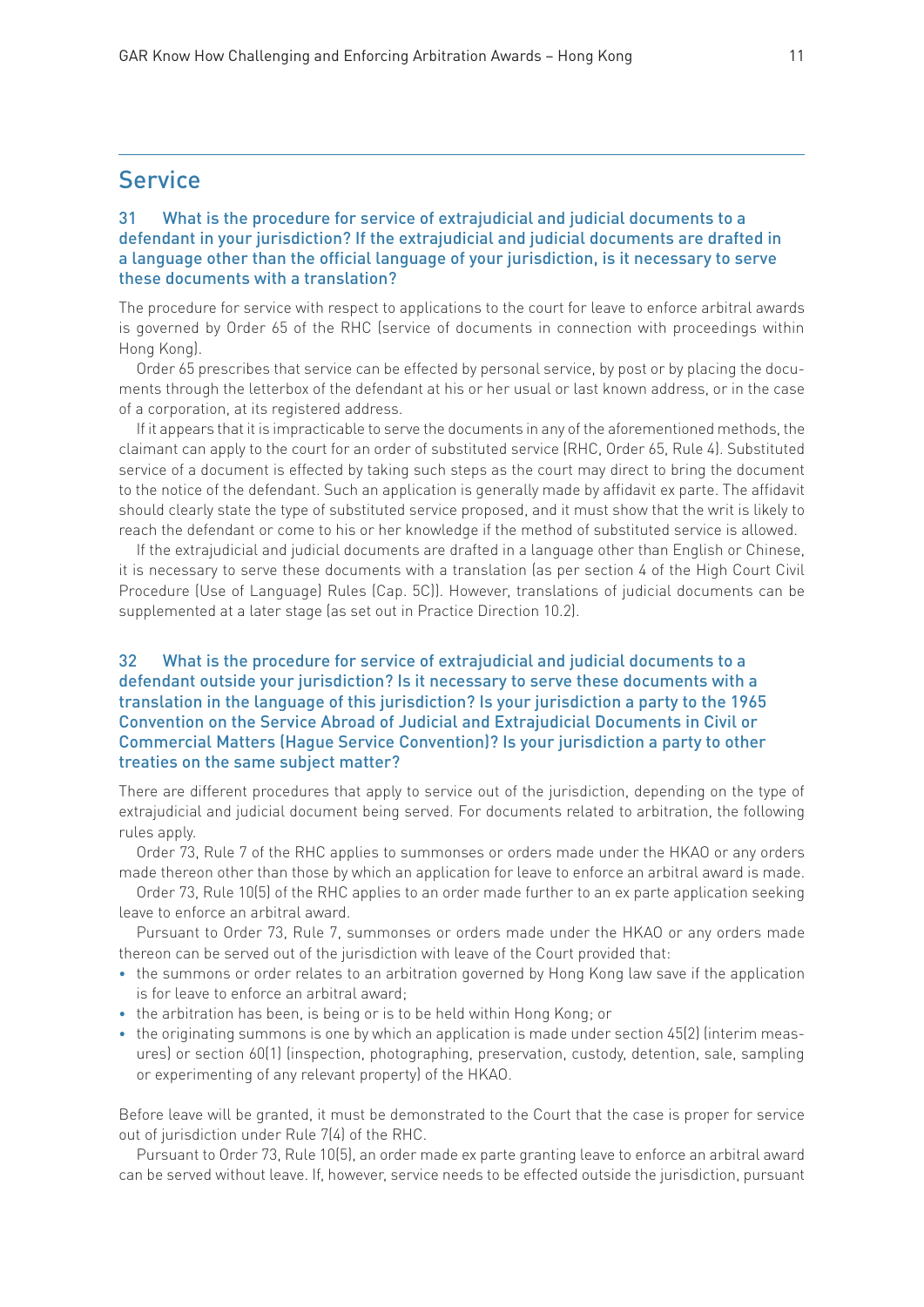to Order 11, Rule 1(1)(m), an originating summons by which an application is made to enforce an arbitral award or any orders made thereon can be served out of the jurisdiction with leave of the Court. Service in these circumstances is permissible with leave whether or not the arbitration is governed by Hong Kong law.

If the extrajudicial and judicial documents served on a defendant are drafted in a language other than English or Chinese, it is necessary to serve these documents with a translation (as per section 4 of the High Court Civil Procedure (Use of Language) Rules (Cap. 5C)). However, translations of judicial documents can be supplemented at a later stage (as set out in Practice Direction 10.2).

Hong Kong is a party to the 1965 Convention on the Service Abroad of Judicial and Extrajudicial Documents in Civil or Commercial Matters (the Hague Service Convention). On 1 July 1997, the Hague Convention ceased to apply to service of documents between Hong Kong and Mainland China, as such service was no longer international in nature (see RHC Commentary 69/4/1).

There are arrangements in place for service of documents between Hong Kong and Mainland China (the Arrangement for Mutual Service of Judicial Documents in Civil and Commercial Proceedings between the Mainland and Hong Kong Courts), and between Hong Kong and Macau (the Arrangement for Mutual Service of Judicial Documents in Civil and Commercial Cases between the Hong Kong Special Administrative Region and the Macau Special Administrative Region).

### Identification of assets

### 33 Are there any databases or publicly available registers allowing the identification of an award debtor's assets within your jurisdiction? Are there any databases or publicly available registers providing information on award debtors' interests in other companies?

Certain databases are publicly available in Hong Kong and can be used for the identification of assets. For example, land records with information about property assets are kept by the Land Registry, and information pertaining to companies is contained in the Companies Registry. Both of these registries are open to the public.

### 34 Are there any proceedings allowing for the disclosure of information about an award debtor within your jurisdiction?

Section 84 of the HKAO provides that, with leave of the Court, an arbitral award may be enforced in the same manner as a judgment of the Court, subject to the provisions of the HKAO, meaning that orders facilitating the enforcement of judgments, such as the ability to examine judgment debtors under Orders 48 and 49B of the RHC, are also available in relation to the enforcement of arbitral awards.

Pursuant to Order 48 of the RHC, on an ex parte application of the award creditor, the Court may order the award debtor to attend before the Registrar, or such officer as the Court may appoint, and be orally examined on whether (i) there are any debts owing to the award debtor by other persons, and (ii) the award debtor has any other property or financial resources that could be used for satisfying the award. If the award debtor is a limited company, the order can be made against a senior officer of the company.

Pursuant to Order 49B of the RHC, when the award is for the payment of a specified sum of money, on an ex parte application of the award creditor, the Court may order an examination of the award debtor regarding his or her assets, liabilities, income and expenditure and of the disposal of any assets or income. If it appears to the Court that there is reasonable cause to believe that an order to appear before the Court for examination may be ineffective to secure the award debtor's attendance, the Court may (1) order that the award debtor be arrested and brought before the Court on the day following the day of arrest (RHC, Order 49B, Rule 1(1)) and (2) make an order prohibiting the award debtor from leaving Hong Kong (RHC, Order 49B, Rule 1(2)).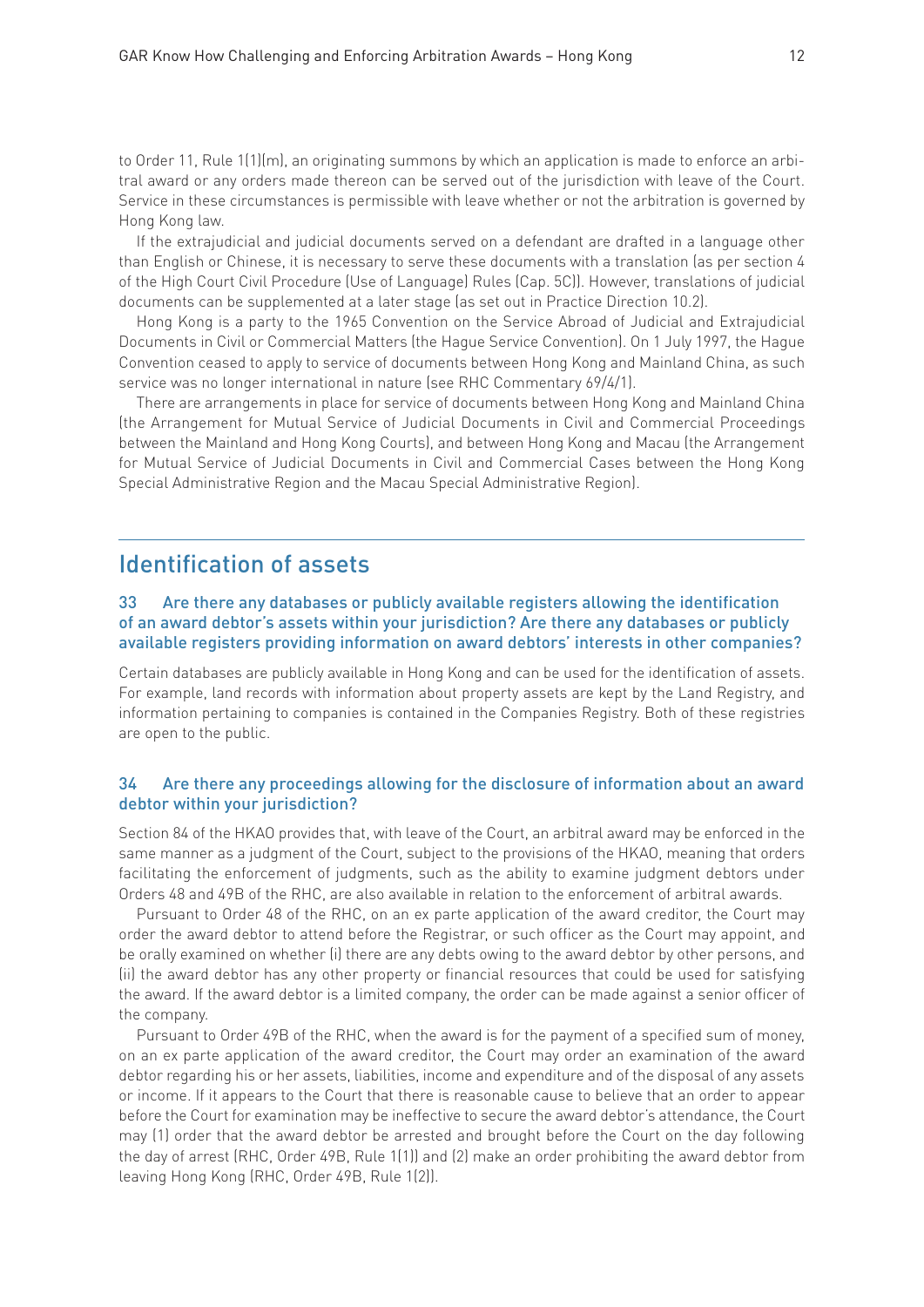Further, pursuant to Order 38, Rules 13 and 14 of the RHC, the judgment debtor may apply for an order to (1) require a non-party witness to attend any proceedings in the cause or matter and produce any document considered by the Court to be necessary, or (2) compel the attendance of a non-party witness to give evidence or to produce documents or other material evidence.

Order 38 does not apply to discovery applications against non-party banks, to which section 21 of the Evidence Ordinance applies. Section 21 provides: 'On the application of any party to any proceedings, the court or judge may order that such party be at liberty to inspect and take copies of any entries in a banker's record for any of the purposes of such proceedings.' The court in Pacific King Shipping Holdings Pte Ltd v. Huang Ziqiang [2015] HKEC 76 noted that, although it could grant such an order in the appropriate circumstances, it 'would not lightly use its powers to order disclosure of full information touching the confidential relationship of banker and customer'.

### Enforcement proceedings

#### 35 What kinds of assets can be attached within your jurisdiction?

A wide variety of assets can be attached, including immovable, movable, intangible or other forms of property.

#### 36 Are interim measures against assets available in your jurisdiction?

Both arbitral tribunals and courts are empowered to issue interim measures in support of claims advanced in arbitral proceedings.

Pursuant to section 35 of the HKAO, unless otherwise agreed by the parties, the arbitral tribunal may grant interim measures upon the request of any party. These measures may be granted to a party to:

- maintain or restore the status quo pending determination of the dispute;
- take any action that would prevent, or refrain from taking action that is likely to cause, current or imminent harm or prejudice to the arbitral process;
- preserve assets out of which a subsequent award may be satisfied; and
- preserve evidence that may be relevant or material to the resolution of the dispute.

Pursuant to section 45 of the HKAO, the Court also may grant interim measures in support of arbitration upon the application of any party. The power conferred by section 45 may be exercised by the Court irrespective of whether or not similar powers may be exercised by an arbitral tribunal under section 35 in relation to the same dispute, though the Court may decline to exercise this power if 'the interim measure sought is currently the subject of arbitral proceedings' or if it 'considers it more appropriate for the interim measure sought to be dealt with by the arbitral tribunal' (HKAO, section 45(4)).

Award creditors may apply to the Court for interim measures against assets in support of enforcement proceedings. However, award creditors cannot apply such interim measures against assets owned by a sovereign state. Foreign states enjoy absolute immunity from enforcement and jurisdiction in Hong Kong, unless the foreign state has agreed to waive its sovereign immunity (see Democratic Republic of the Congo v. FG Hemisphere Associates LLC (2011) 14 HKCFAR 95). With respect to China, because Hong Kong is a Special Administrative Region of the PRC, China will have crown immunity as opposed to sovereign immunity, although the practical effect is similar. Whether or not a Chinese entity, such as a state-owned enterprise, would be able to shield its assets through crown immunity would depend on a test of control (ie, whether or not the entity in question is able to exercise powers independent from the Chinese government), in which case it is less likely to benefit from crown immunity. (See The Hua Tian Long (No.3) [2010] 3 HKC 557.)

Pursuant to article 4 of the Supplemental Arrangement Concerning Mutual Enforcement of Arbitral Awards between the Mainland and the Hong Kong Special Administrative Region (2020), Hong Kong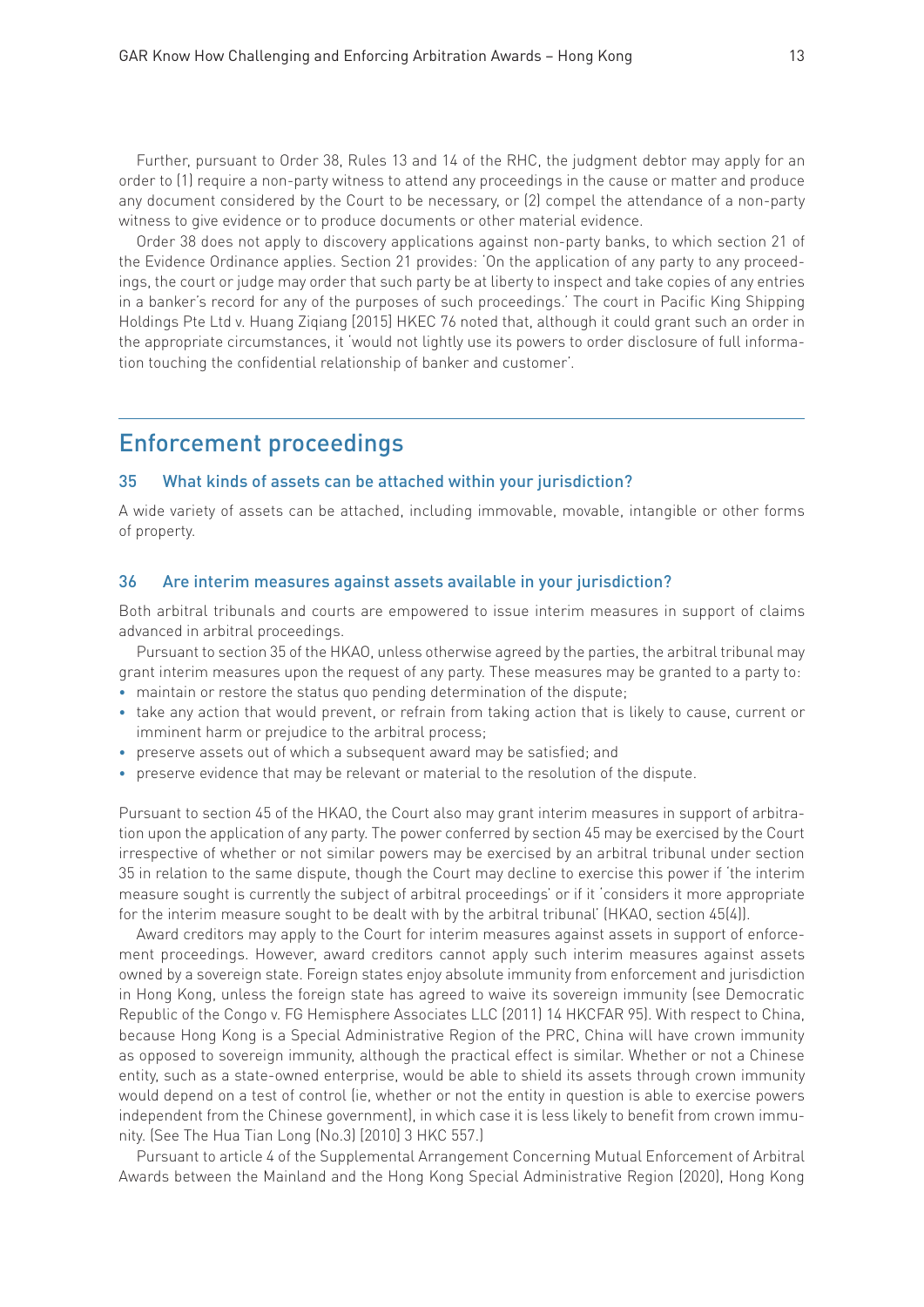courts are expressly empowered to issue interim measures either before or after accepting an application for enforcement of a Mainland arbitral award.

Pursuant to the Arrangement Concerning Mutual Assistance in Court-ordered Interim Measures in Aid of Arbitral Proceedings by the Courts of the Mainland and of the Hong Kong Special Administrative Region, parties to certain institutional arbitrations seated in Hong Kong are permitted to apply to mainland Chinese courts for interim measures in support of their arbitral claims.

#### 37 What is the procedure to apply interim measures against assets in your jurisdiction?

Pursuant to section 35 of the HKAO, an award creditor can apply directly to an arbitral tribunal seated in Hong Kong for interim measures against assets. There is no requirement to obtain prior court authorisation to make such an application. Section 36 of the HKAO requires a party to show that (1) the interim measure is needed to avoid harm that could not be adequately compensated by damages and (2) there is a reasonable possibility that the claim would succeed on the merits. Further, unless the parties have agreed otherwise, section 37 of the HKAO allows a party 'without notice to any other party, [to] make a request for an interim measure' (ie, a party can apply for an interim measure on an ex parte basis).

The Court can grant interim measures under section 45 of the HKAO and this power can be exercised irrespective of whether similar powers may also be exercised by an arbitral tribunal under section 35 of the HKAO in relation to the same dispute. According to Order 29, Rule 1(2) of the RHC, through which the Court grants interim measures, where 'the applicant is the plaintiff and the case is one of urgency, such application may be made ex parte on affidavit'. Applicants seeking urgent aid from the courts must act with diligence and speed in serving the documents initiating the proceedings, as the court will assess any delay in light of the prejudice suffered (VE Global UK Ltd v Charles Allard Jr [2017] HKEC 2135 at [23] and [28]).

### 38 What is the procedure for interim measures against immovable property within your jurisdiction?

With respect to an application for interim measures, Hong Kong law does not distinguish between immovable, movable, intangible or other forms of property. The general procedure for interim measures therefore applies to immovable property.

### 39 What is the procedure for interim measures against movable property within your jurisdiction?

With respect to an application for interim measures, Hong Kong law does not distinguish between immovable, movable, intangible or other forms of property. The general procedure for interim measures therefore applies to movable property.

### 40 What is the procedure for interim measures against intangible property within your jurisdiction?

With respect to an application for interim measures, Hong Kong law does not distinguish between immovable, movable, intangible or other forms of property. The general procedure for interim measures therefore applies to intangible property.

#### 41 What is the procedure to attach assets in your jurisdiction?

The procedure to attach assets in Hong Kong is to apply to the Court for the relevant order. The two main orders by which assets may be attached are garnishee orders and charging orders.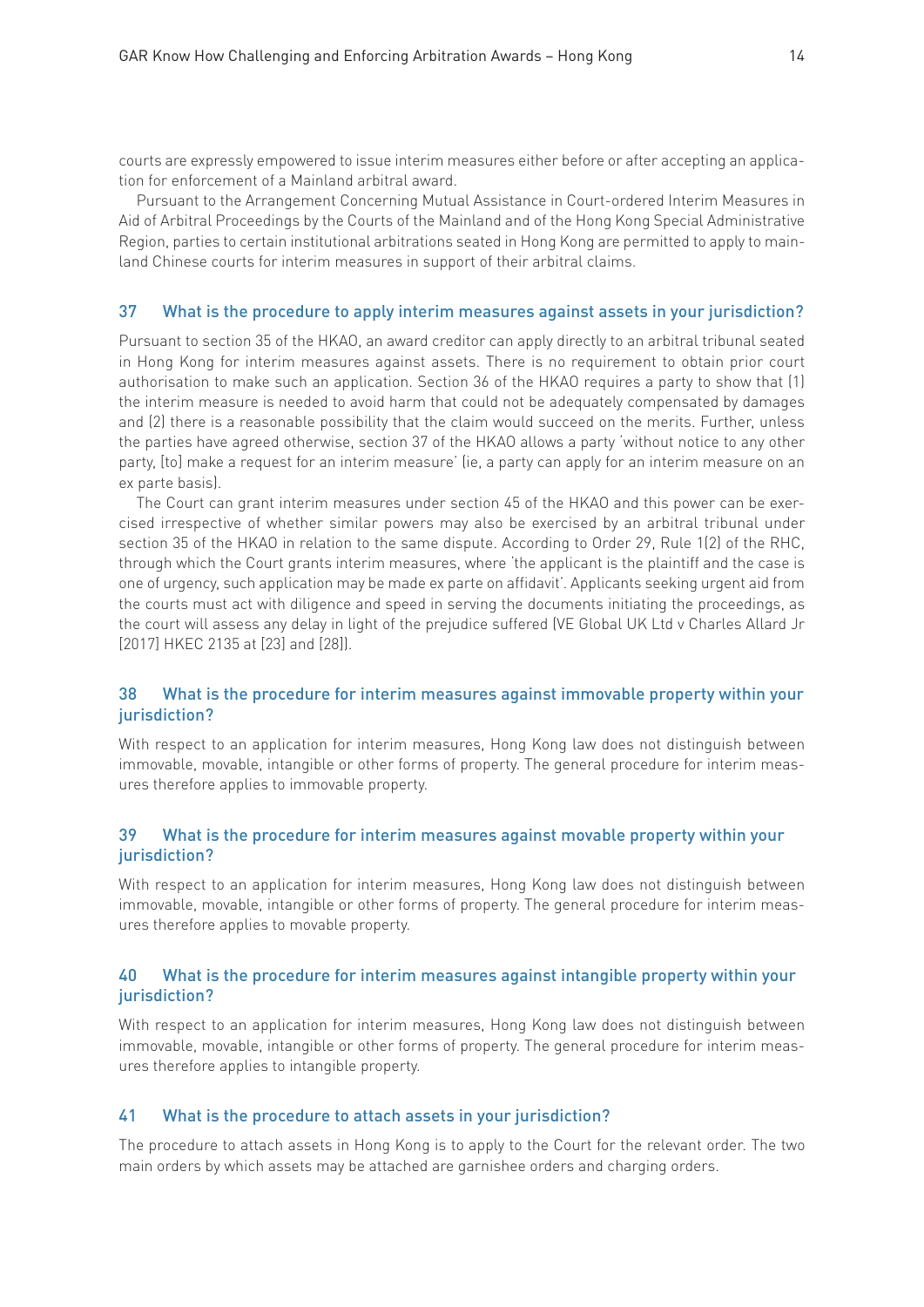### Garnishee order

Pursuant to Order 49, Rule 1 of the RHC, in certain circumstances, award creditors, for the purpose of enforcing an award, may apply to the Court for a garnishee order. Order 49, Rule 2 of the RHC states that an application for a garnishee order must be made ex parte, supported by an affidavit or affirmation that:

- states the name and the last known address of the judgment debtor;
- identifies the judgment to be enforced and states the amount remaining unpaid under it at the time of the application for the garnishee order;
- states that to the best of the information available to, or belief of, the applicant, the garnishee is within the jurisdiction and is indebted to the judgment debtor, and includes the sources of the applicant's information or the grounds for his or her belief; and
- where the garnishee is a bank having more than one place of business, states the name and address of the branch at which the judgment debtor's account is believed to be held or, if it be the case, that this information is not known to the applicant.

The garnishee order initially will be an order nisi. The Court may grant the award creditor an order absolute on further consideration of the matter. The garnishee should pay the amount specified in the order to the award creditor, and any payment made by the garnishee in compliance with the order shall be a valid discharge of his or her liability towards the award debtor to the extent of the amount paid (RHC, Order 49, Rule 3).

### Charging order

For the purpose of enforcing an award, the Court may make a charging order, on any property of the award debtor, to secure the payment of any debt due or to become due under that award (RHC, Order 50, Rule 1). A charging order can be imposed on the following types of property: land or real estate, securities and funds in court (High Court Ordinance, Section 20A(2)).

An application for a charging order may be made ex parte, supported by an affidavit or affirmation that:

- identifies the award to be enforced and states the amount remaining unpaid under it at the date of the application;
- states the name of the award debtor and of any creditor whom the applicant can identify;
- gives full particulars of the subject matter of the intended charge; and
- verifies that the interest to be charged is owned beneficially by the award debtor (RHC, Order 50, Rule 1(3)).

Unless the Court otherwise directs, the supporting affidavit or affirmation may contain statements of information or belief with the sources and grounds for that information or belief (RHC, Order 50, Rule 1(4)).

An order made by an ex parte application will be an order nisi. Upon further consideration of the matter, the Court may make the charging order absolute. The charging order, however, is not a direct mode of enforcement, but is rather an indirect mode in the sense that it provides the award creditor with security, in whole or in part, over the property of the award debtor. To obtain the actual proceeds of the charge, the award creditor must then proceed to apply further for an order to sell the specified assets and satisfy his or her award (RHC, Order 50, Rule 3).

### 42 What is the procedure for enforcement measures against immovable property within your jurisdiction?

With respect to an application for attachment, Hong Kong law does not distinguish between immovable, movable, intangible or other forms of property. The procedure to attach all types of property in Hong Kong is to apply to the Court for such orders. The two main orders by which assets may be attached are through garnishee orders and charging orders.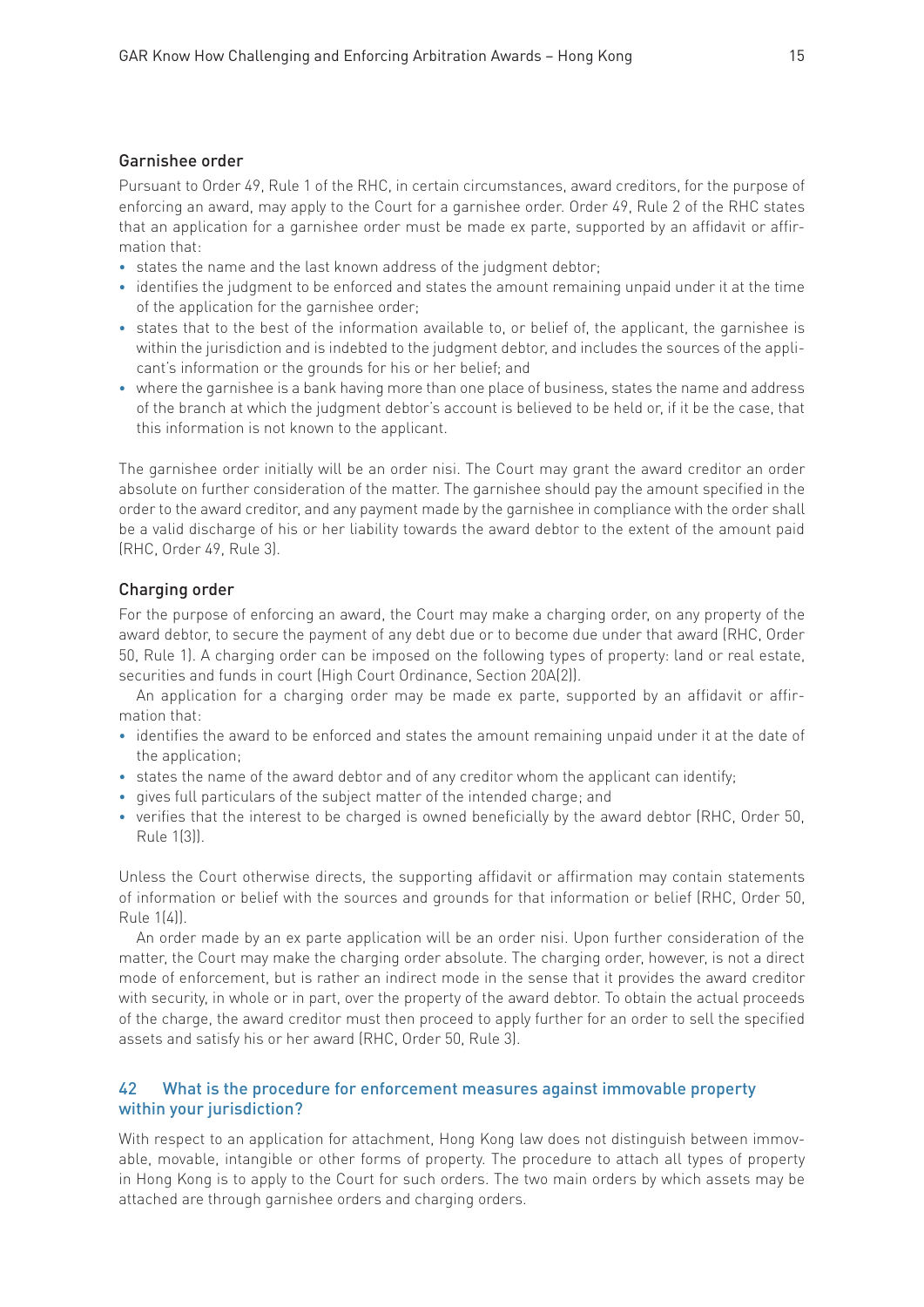### 43 What is the procedure for enforcement measures against movable property within your jurisdiction?

With respect to an application for attachment, Hong Kong law does not distinguish between immovable, movable, intangible or other forms of property. The procedure to attach all types of property in Hong Kong is to apply to the Court for such orders. The two main orders by which assets may be attached are through garnishee orders and charging orders.

### 44 What is the procedure for enforcement measures against intangible property within your jurisdiction?

With respect to an application for attachment, Hong Kong law does not distinguish between immovable, movable, intangible or other forms of property. The procedure to attach all types of property in Hong Kong is to apply to the Court for such orders. The two main orders by which assets may be attached are through garnishee orders and charging orders.

### 45 Are there specific rules applicable to the attachment of assets held by banks? Is it possible to attach in your jurisdiction sums deposited in bank accounts opened in a branch or subsidiary of a foreign bank located in your jurisdiction or abroad? Is it possible to attach in your jurisdiction the bank accounts opened in a branch or subsidiary of a domestic bank located abroad?

Garnishee orders may be obtained in respect of bank accounts opened in a branch or subsidiary of a domestic or foreign bank located in Hong Kong, but not in respect of bank accounts opened in a branch or subsidiary of a domestic or foreign bank located abroad.

Under Hong Kong law, an interim order may also be issued to restrain a party from diminishing their assets, including funds held in bank accounts located in Hong Kong or elsewhere. This is known as a Mareva injunction, for which an application may be made ex parte.

### Recognition and enforcement against foreign states

### 46 Are there any rules in your jurisdiction that specifically govern recognition and enforcement of arbitral awards against foreign states?

In 2011, the Hong Kong Court of Final Appeal held in Democratic Republic of the Congo v. FG Hemisphere Associates (2011) 14 HKCFAR 95 that an arbitral award against a foreign state cannot be enforced in Hong Kong unless the foreign state has waived its sovereign immunity, and that the waiver must be made 'in the face of the Court'. In that case, the Court observed that when a state enters into 'an arbitration agreement with a private individual or company, it involve[s] merely the assumption of contractual obligations vis-à-vis the other party to the agreement. That act did not constitute a submission to any other State's jurisdiction'.

### 47 What is the procedure for service of extrajudicial and judicial documents to a foreign state? Is it necessary to serve extrajudicial and judicial documents with a translation in the language of the foreign state?

The procedure for service of extrajudicial and judicial documents to a foreign state is governed by Order 11, Rule 7 of the RHC.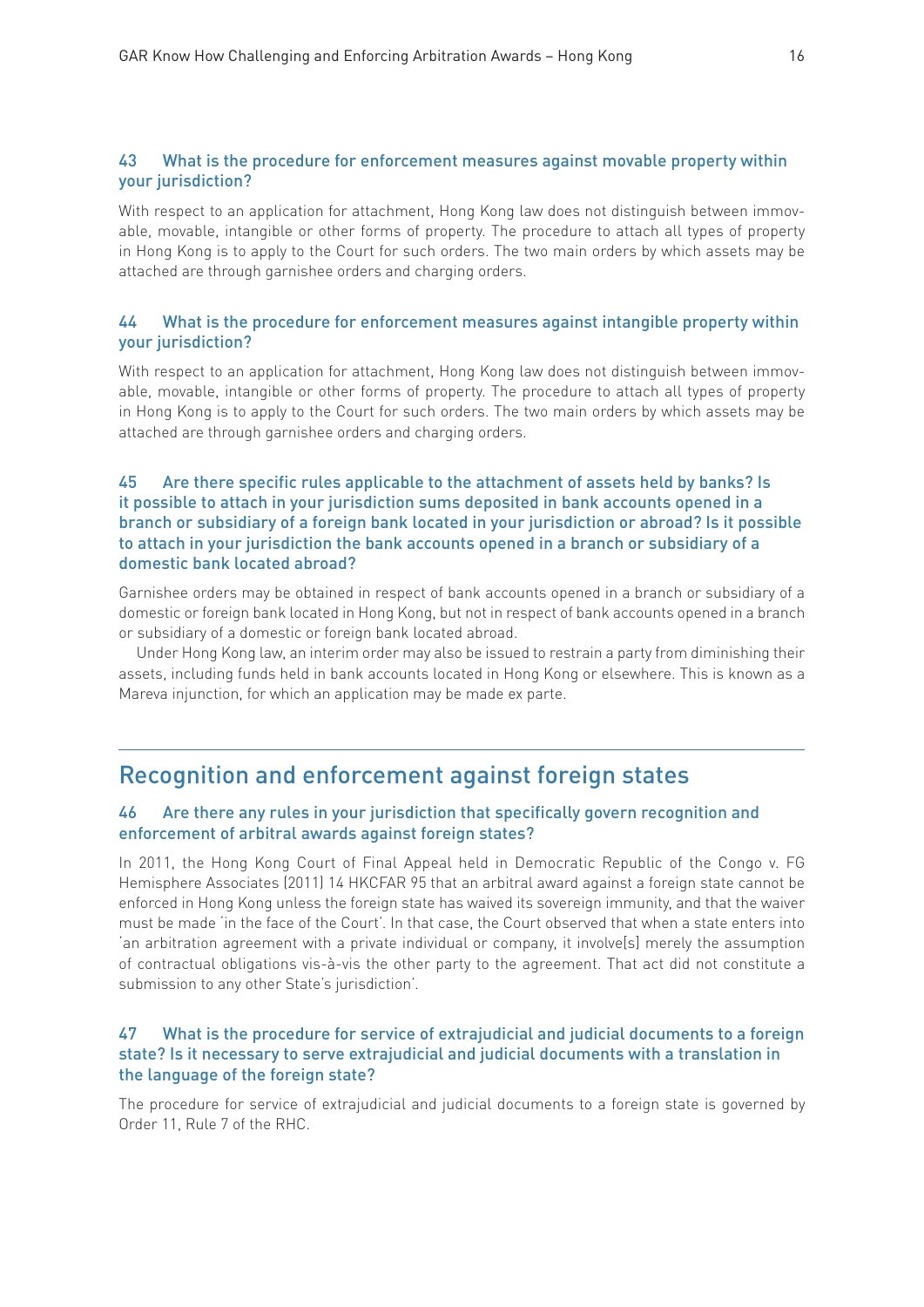Subject to the sovereign state having waived its immunity (see Democratic Republic of the Congo v. FG Hemisphere Associates (2011) 14 HKCFAR 95), after obtaining leave to serve under Order 11, Rule 1, a person who wishes to have the writ served on the state must lodge in the Registry:

- a request for service to be arranged by the Chief Secretary;
- a copy of the writ; and
- except where the official language of the state is English, or the official languages of that party include English, a translation of the writ in the official language or one of the official languages of that state.

Documents duly lodged will then be sent by the Registrar to the Chief Secretary for the writ to be served on the state.

### 48 May a foreign state invoke sovereign immunity (immunity from jurisdiction) to object to the recognition or enforcement of arbitral awards?

The doctrine of absolute immunity applies under Hong Kong law. An arbitral award against a foreign state cannot be recognized or enforced in Hong Kong unless the foreign state has waived its immunity (Democratic Republic of the Congo v. FG Hemisphere Associates (2011) 14 HKCFAR 95).

### 49 May award creditors apply interim measures against assets owned by a sovereign state?

The doctrine of absolute immunity applies under Hong Kong law. Interim measures cannot be obtained against assets owned by a foreign state unless the foreign state has waived its immunity (Democratic Republic of the Congo v. FG Hemisphere Associates (2011) 14 HKCFAR 95).

### 50 Are assets belonging to a foreign state immune from enforcement in your jurisdiction? Are there exceptions to immunity?

The doctrine of absolute immunity applies under Hong Kong law. Assets belonging to a foreign state are immune from enforcement in Hong Kong, unless the foreign state has waived its immunity (Democratic Republic of the Congo v. FG Hemisphere Associates (2011) 14 HKCFAR 95).

### 51 Is it possible for a foreign state to waive immunity from enforcement in your jurisdiction? What are the requirements of waiver?

It is possible for a foreign state to waive immunity from enforcement in Hong Kong. The waiver must be made 'in the face of the Court' (Democratic Republic of the Congo v. FG Hemisphere Associates (2011) 14 HKCFAR 95).

### 52 Is it possible for a creditor of an award rendered against a foreign state to attach the assets held by an alter ego of the foreign state within your jurisdiction?

It follows from the general principle that an arbitral award against a foreign state cannot be enforced in Hong Kong unless the state has waived its sovereign immunity that, in the absence of waiver, award creditors cannot attach the assets held by an alter ego of the foreign state (Democratic Republic of the Congo v. FG Hemisphere Associates (2011) 14 HKCFAR 95).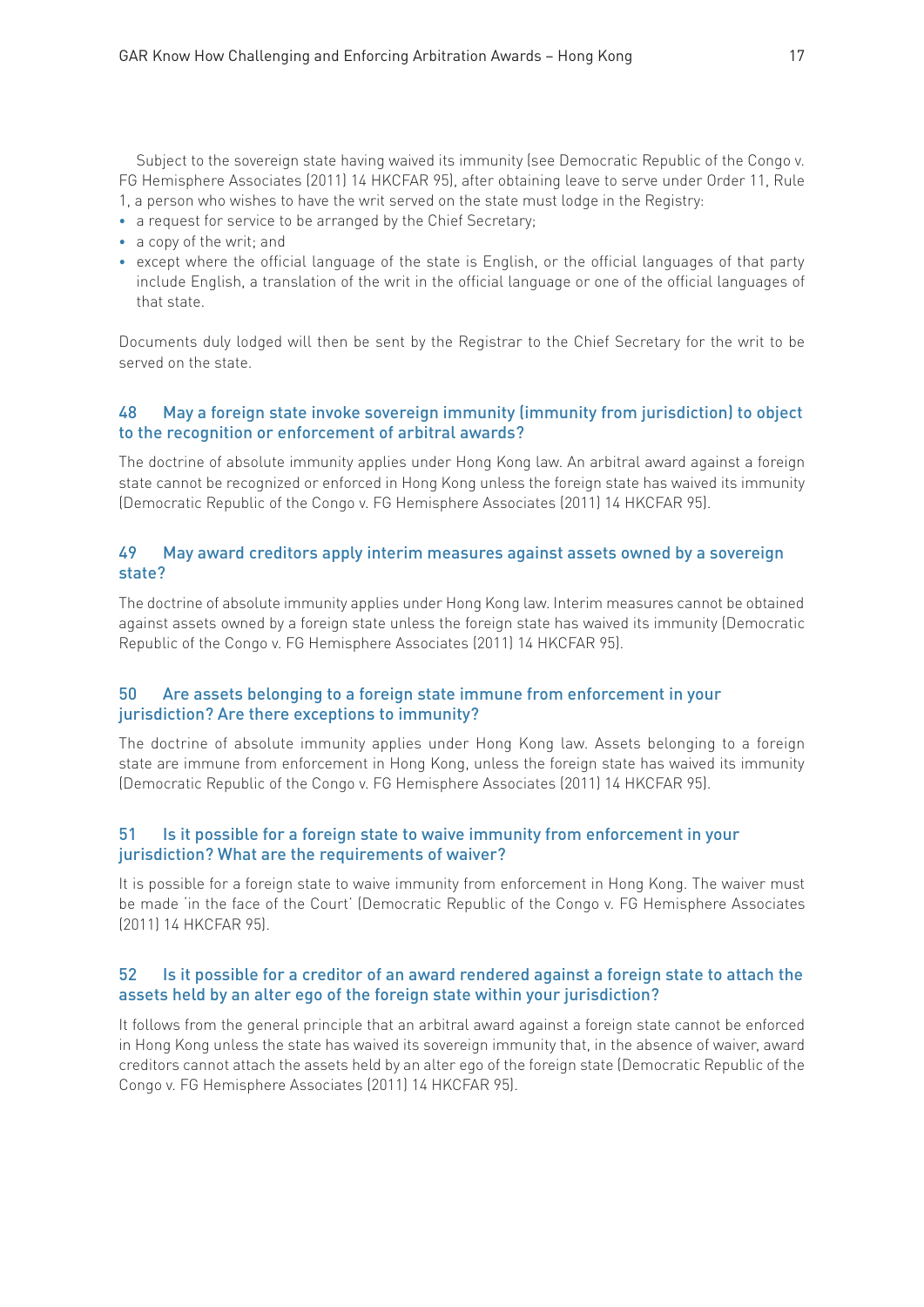

### Tony Dymond Debevoise & Plimpton LLP

Tony Dymond is a partner at Debevoise & Plimpton, and co-chair of the firm's Asia arbitration practice. He is admitted in Hong Kong and in England & Wales. His practice focuses on complex, multi-jurisdictional disputes, in both litigation and arbitration. He is included in *The Legal 500's* inaugural International Arbitration Powerlist, in *Who's Who Legal* among its Global Leaders in construction and arbitration, and is recommended in *Chambers UK* (2022), *The Legal 500 UK* (2022) and *The Legal 500 Asia Pacific* (2022).

Mr Dymond has advised clients in a wide range of jurisdictions, having spent the past 25 years in London, Hong Kong and Seoul. Mr Dymond is widely acknowledged as a leading lawyer in highvalue disputes arising from large-scale projects, particularly in the energy and infrastructure sectors. His practice includes investor-state disputes relating to investments in these sectors. He also regularly acts on shareholder and joint venture disputes and on corporate governance disputes. He has appeared in arbitrations under the principal arbitration rules and in the English and Hong Kong courts.



### Cameron Sim Debevoise & Plimpton LLP

Cameron Sim is an international counsel at Debevoise & Plimpton, based in Hong Kong. He specialises in international arbitration and complex cross-border disputes, with a focus on Asia-related matters. He is admitted in Hong Kong, New York, England & Wales and Australia. Mr Sim has represented corporates and sovereigns across a range of industries, including banking and finance, energy, insurance, pharmaceuticals, private equity, retail and telecommunications. He has particular experience in commercial disputes concerning shareholder agreements, joint ventures, private equity funds, M&A issues, supply and distribution, fraud and investment protections.

Mr Sim is recommended for international arbitration by *The Legal 500 Asia Pacific* (2022), and is listed by *Who's Who Legal* (2022) as a national leader for arbitration in Mainland China & Hong Kong and as a global future leader. Mr Sim is the author of the treatise Emergency Arbitration (Oxford University Press 2021), published as part of the Oxford International Arbitration Series. Prior to his arbitration career, he clerked for the President of the Supreme Court of the United Kingdom and in the Judicial Committee of the Privy Council.